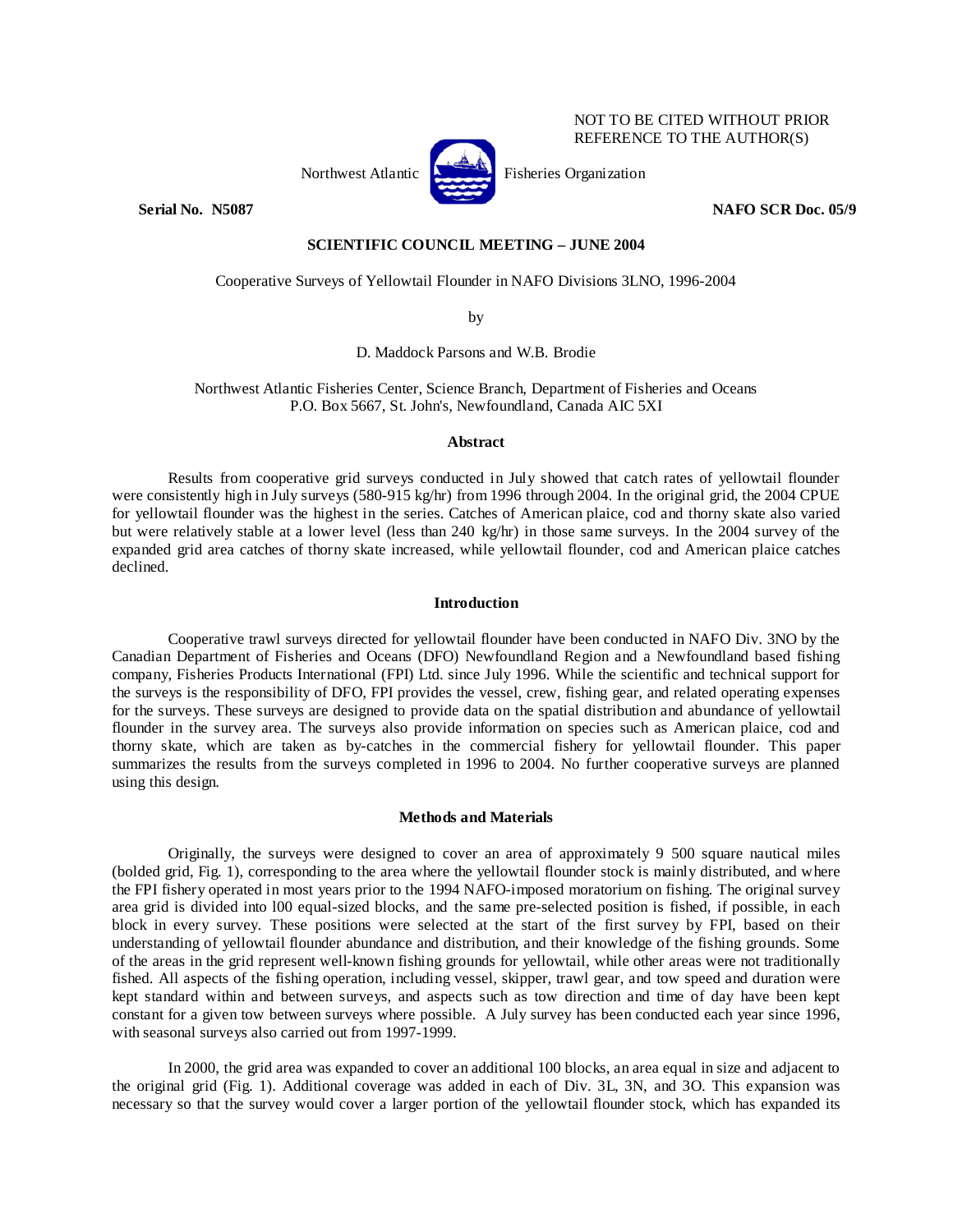range since the start of the grid survey series in 1996. Blocks in the expanded grid area are also identified by row and column, with the exception of the labelled blocks. This expanded grid has been surveyed immediately following the July survey of the original grid, using the same vessel and fishing protocols. The start and end dates of the summer surveys (original and expanded grid areas) are given in Table 2. The 2004 surveys were the earliest in the summer series by about 1-2 weeks.

The vessel used in all surveys to date was the *Atlantic Lindsey*, a 44 m total length, 665 G.R.T., 1500 HP commercial stern trawler in FPI's Newfoundland fleet up to 2004. The fishing gear used is an Engel (96) 145 Hi-Lift otter trawl, with rockhopper footgear, and is reflective of trawls historically used by FPI in the yellowtail flounder fishery (see Walsh and McCallum, 1999, for details). Brodie *et al.* (1997) give an in-depth comparison of this trawl used onboard the *Atlantic Lindsey* with the standard survey gears (Enge1 145 Hi-Lift otter trawl, and Campelen 1800 shrimp trawl) used by the DFO institute, Northwest Atlantic Fisheries Center (NAFC). There are major differences in the footgear, sweep/bridle lengths and mesh size. Unlike trawls used in research vessel (r.v.) surveys, no small mesh liner was used in the 156 mm codend of this commercial trawl. All trawl components were measured prior to use, to ensure consistency within and between trips. Trawl performance was monitored with SCANMAR during each fishing set, which is one-hour in duration at a speed of 3.0 knots (see Walsh and McCallum, 1999).

Catch numbers and weights of all yellowtail flounder in the catch of each set were recorded. Similar catch data on other species such as American plaice, cod and thorny skate were also collected, along with biological sampling (size and maturity) data for yellowtail flounder. Some temperature data have been collected using XBT's. Results from the original grid surveys are also compared with data from spring and fall stratified random surveys done by DFO (Walsh *et al*., 2000). Results from the expanded grid area are reported separately in this paper.

#### **Results and Discussion**

Seventeen surveys covering the original grid area were conducted, 1 in 1996, 4 each in 1997 and 1998, 3 in 1999 and 1 each in 2000 to 2004. In the last five years an expanded grid area was surveyed adjacent to the original grid, covering a further area equal in size to the original grid. Results are presented for both survey series, separately and combined.

*Catch trends:* Between 50 and 92 fishing sets were conducted during each survey (Table 1). For yellowtail flounder, plaice, cod and thorny skate, catch weights per tow in every March survey were lower than in other surveys of the original grid area (Table 1, Fig. 2). Considering just the July surveys (Fig. 3) yellowtail has shown a slight increasing trend, from just under 700 kg/hr in 1996-97 to about 900 kg/hr in 2003-04. Following an increase from 1996 to 1998, A. plaice CPUE has been relatively stable since then, with 5 of the past 7 values between 218 and 236 kg/hr. Between years, changes in CPUE for yellowtail and A. plaice follow the same direction, with the exception of 1997 and 2004. NAFO Div. 3N shows mostly higher catches of yellowtail flounder and plaice than Div. 3O in the July surveys, but lower catch rates of cod (Fig. 4). Overall, yellowtail flounder mean CPUE was highest in July of 2004 and lowest in May-June of 1999 (excluding March data) while American plaice catch rates peaked in 2003 (Table 1, Fig. 2).

Catch data from the expanded grid area, surveyed for the first time in August 2000, are also included in Table 1 and in Fig. 5. Average CPUE of yellowtail flounder in the expanded grid area has increased by about 5-10% each year from 2000-2003 and decreased in 2004. American plaice CPUE in the expanded grid area was stable from 2000-2002 at a much lower level than yellowtail flounder and decreased in 2003 and 2004. Catches of the main species were lower in the expanded grid compared to the original grid, with the exception of cod in 2001. Mean catch weight of yellowtail was higher than that for cod and American plaice in both grid areas (Table 1). Catch rates for both areas combined (Table 1, Fig. 3) are lower than those for the original grid only for both yellowtail flounder and American plaice and show no obvious trends over the time series. In the original grid, cod CPUE in 2003 and 2004 was about half the level of 2000-02, and has dropped sharply in the expanded grid from 2001 to 2004.

Distributions of the catches from the 2004 surveys are shown in Fig. 6. High yellowtail flounder catch rates were most common in the original grid area with lower catch rates in the expanded grid area. American plaice catches were much lower and occurred mostly in the lower 2 quadrants of the original grid. Cod and thorny skate catches were quite low over the whole area surveyed. Figures 7-10 give the distributions for the 4 main species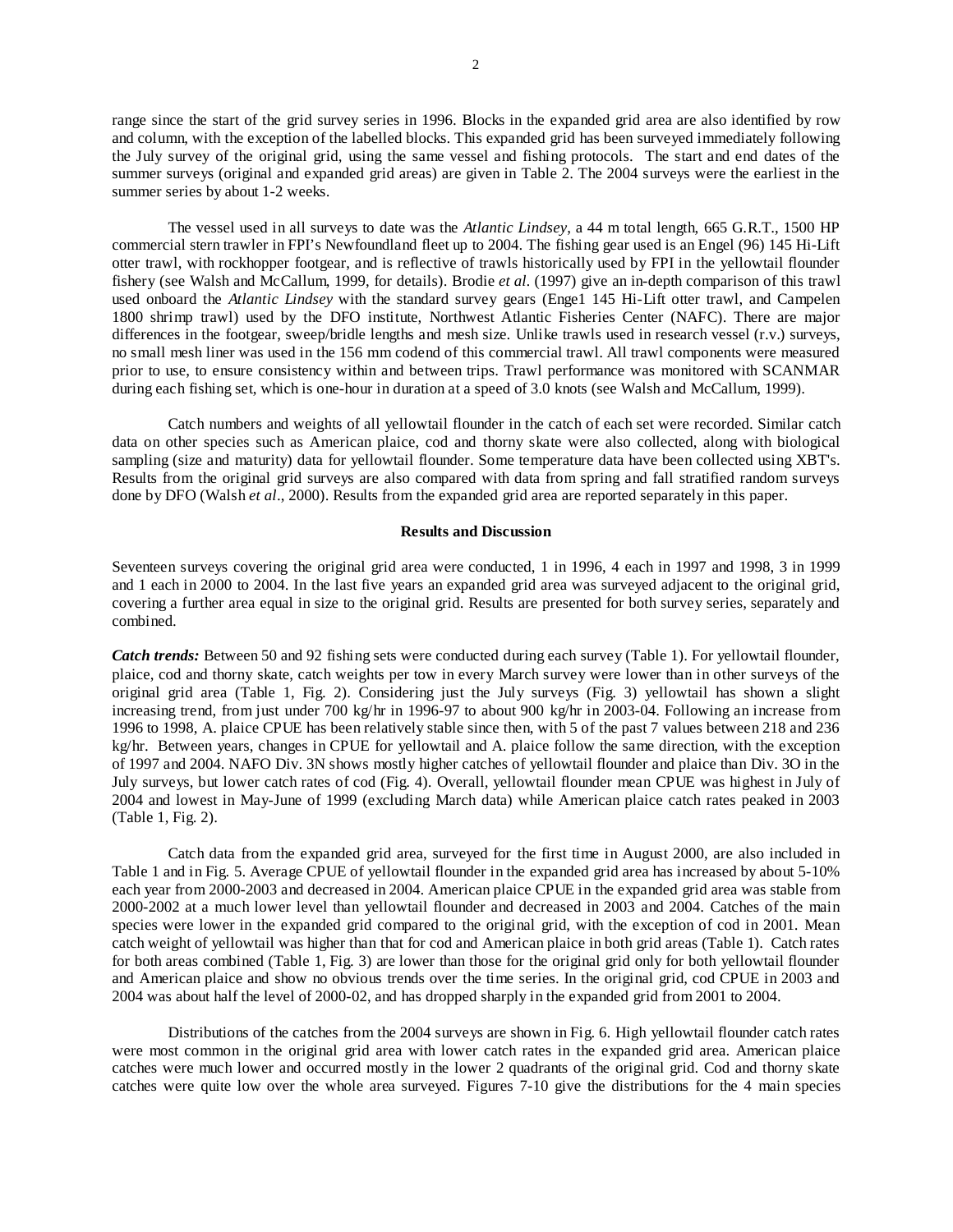considered for the complete time series of July and August surveys. No changes in distribution are apparent over the time series for any of the species.

*American plaice by-catch:* Overall, 10 common blocks were fished in the 17 trips following the original grid design. To investigate the by-catch of American plaice, the ratio of American plaice to yellowtail flounder was calculated in the common blocks fished in all seventeen surveys (Table 3a). Several sets produced by-catch ratios less than 5% (highlighted), but no block consistently produced by-catch ratio of less than 5%, the current by-catch limit in the Canadian fishery for yellowtail flounder. None of the common blocks surveyed in 2004 had by-catch less than 5%. Furthermore, the overall mean by-catch for all blocks exceeded the 5% by-catch ratio. Excluding the ratios from the March 1999 survey, the majority of catches with a by-catch less than 5% occurred in the central portion of the grid (bounded by F4-H7). Largest by-catches of plaice are found in the southwest corner of the grid in Div 30. In the survey of the expanded grid area in 2004, the ratio of American plaice to yellowtail catch was less than 5% in several blocks (Table 3b).

The July surveys (conducted from 1996 through 2004) had 33 common blocks. Tables 4 and 5 give catch rates for yellowtail flounder and American plaice in these common blocks. In previous years, by-catch ratios of less than 5% were most frequently found in the central portion of the grid (Table 6). In 2004, none of the 33 common blocks had a plaice to yellowtail ratio of less than 5% and when averaged over the time series, only 1 block had an American plaice by-catch ratio equal to or less than 5%. Another eight blocks had plaice to yellowtail flounder ratios between 5 and 10% on average.

The distribution plots for yellowtail flounder (Figure 7) also contain information about American plaice bycatch. Greyed symbols indicate catch rates over 700 kg/hr and by-catch ratios less than 5% are marked with a centre dot. The July survey in 2000 had the fewest sets with by-catch of American plaice less than 5%. Many of the sets with high yellowtail flounder catch rates and low A. plaice by-catch were in the central portion of the original grid.

*Length Composition:* In all surveys, less than 2% of fish captured were smaller than 26 cm in length and less than 11% of the catch was composed of individuals less than 30cm in length (Table 7). Typically, yellowtail flounder 26- 46 cm in length make up the bulk of the length frequencies of the catches and furthermore, female frequencies tended toward larger sizes than male frequencies in all surveys. The percentage of yellowtail above 40 cm in length has been at the lowest levels in the most recent surveys. Length compositions of male and female yellowtail flounder caught during the 9 July (original grid) surveys and 5 expanded grid surveys are shown in Fig. 11. Otoliths were not collected during the grid surveys and therefore age compositions have not been calculated at this time.

The male portion of the catch is given on each of the length frequency plots and is summarized in Fig. 12. March surveys in the original grid area showed a higher percentage of males in the catch than surveys at other times, and a slight decline in male composition is apparent over the time series. Expanded grid surveys showed a higher male composition than the original grid area survey in the same year (2000-2004).

*Comparison of results with research vessel data:* The distribution of yellowtail from the 13 stratified random research vessel surveys conducted by DFO with the Campelen trawl in Div. 3LNO from 1995-2001 (7 fall surveys and 6 spring) was shown in Maddock et al. (2000, 2001, 2002). Results from the 2004 surveys are shown in Fig. 13 and compared with the mean numbers per tow from 2003. The grid, which is not part of the design of the DFO R.V. surveys, is superimposed on these plots, and in most surveys, the majority of the yellowtail is caught within the boundaries of the grid. There was a steady decline in the percentage of yellowtail found in the original grid from 1996 to 2000 in the spring, and from 1995-2001 in the fall (Table 8, Fig 14). In the first four surveys (fall 95 to spring 97), between 80 and 90% of yellowtail were located within the grid. Since then, less than 81% of yellowtail in any survey was located in the grid area. The lowest values occurred in the fall surveys during 2000 and 2001, when only 40 - 47% of yellowtail in the surveys were found within the original grid. Spring 2004 percentages were lower than those in 2001-03, while fall 2004 percentages were lower than 2002-03, but above the 2000-01 levels.

Data from the 2000-2004 spring and fall DFO surveys were also compared to the results from the expanded grid, used for the first time in the grid surveys in 2000. For the spring surveys, about 80-90% of yellowtail was contained within the total (original + expanded) grid boundaries, with the 2002 and 2003 percentages being very similar, around 80% (Table 9, Fig. 13 and 14). In 2004, the percentages dropped to 63-74%. With the exception of 2002, the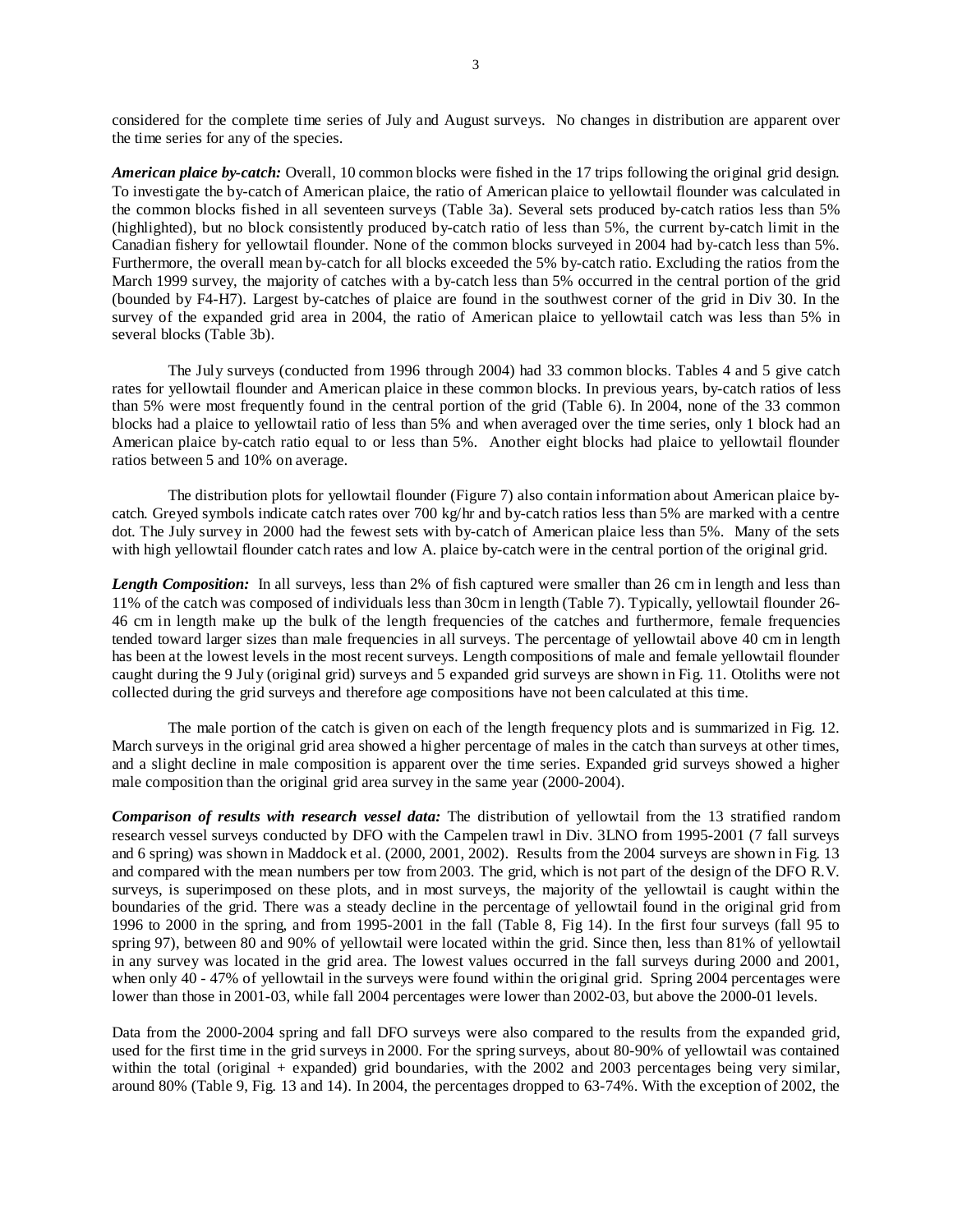percentage of weight in the expanded grid was higher in the spring than the fall of each year. Most yellowtail outside the expanded grid, both in spring and fall, were located just to the south of the grid boundary.

Overall, these observations are consistent with observed increases in the area of distribution of yellowtail flounder in recent years, as seen in both the survey and commercial fishery data. These increases in the range of distribution are also consistent with increases in stock size since 1995, following reductions in stock size and distribution range in the early to mid-1990s (Brodie *et al*., 1998).

*Observations on sexual maturity of yellowtail:* In all surveys thus far, with the exception of November 1998, observations on sexual maturity of yellowtail have been collected. These were generally obtained at sea by sampling 300-400 fish from each of 2 fishing sets per day, although the March 1998 data were collected from port samples immediately following the survey. Figure 15 indicates that overall, about 80% of the female yellowtail caught was mature, and that there was a slight increasing seasonal trend in the 4 surveys in 1997 and the 3 in 1999. The July 2004 survey had the highest percentage of mature females in the July surveys, continuing an increasing trend from 2000. The August surveys (extended grid) had a higher percentage of mature females than the July surveys in all 5 years (2000-2004) – over 96% were mature in the last 3 extended grid surveys.

A closer look at the data from the 9 July surveys (Fig. 16) showed that most mature females had spawned prior to the surveys in 1997-2000. The July 1997 survey had the highest percentage of females judged to be maturing following a recent spawning (Sp. P Mat AN), and the lowest percentage of females with hydrated eggs (Mat B and Mat C stages). This suggests that spawning may have been earliest in 1997, although mean bottom temperature in depths <100 m on the Grand Bank during spring 1997 was the second lowest (next to 2003) in the years covered by the grid surveys (Colbourne and Bowering 2001). The high percentage of spent females in 1999 corresponds with the highest mean temperature (<100 m bottom depth) in spring surveys of this area since 1983. In 1996, and 2001 to 2004, it appears that spawning had not been completed in the grid area by July, as evidenced by the higher number of females either with hydrated eggs or eggs in pre-spawning condition (Mat A stage - highest in 2004). The percentage of spent females in 2004 was the lowest in the series, and combined with the high percentage of prespawning females (Mat A), suggests that much of the spawning was later than the survey in 2004. However, the 2004 survey was about 2 weeks earlier than most others in the series (Table 2). Mean temperatures at <100 m bottom depth in spring surveys of 2004 were higher than recent years. Overall, there was no apparent correlation between the proportion of spent females in the summer grid surveys and spring bottom temperature (Fig 17).

#### **Conclusions**

Cooperative surveys between DFO and FPI in Div. 3LNO indicate that CPUE for yellowtail flounder in the July surveys of the original grid have been around 600-920 kg/hr, and have averaged about 850 kg/hr in the last 5 surveys (2000-04). American plaice CPUE ranged from 100 to 236 kg/hr in the July surveys, averaging about 220 kg/hr in the last 5 surveys. Overall catch rates in the expanded grid surveys are generally lower for all species considered when compared to the original grid. Mean catch rates of yellowtail flounder and thorny skate in the original grid area were higher in 2004 than in 2002 and 2003, while American plaice and cod catch rates declined in 2004.

#### **References**

- Brodie, W.B., S.J. Walsh and D.B. Atkinson 1998. The effect of stock abundance on range contraction of yellowtail flounder on the Grand Bank of Newfoundland in the Northwest Atlantic from 1975 to 1995. J. Sea Res. 39: 139-152
- Brodie, W.B., S.J.Walsh, , and D.Orr. 1997. Results of surveys directed at yellowtail flounder in NAFO Divisions 3NO, conducted on a Canadian commercial trawler. NAFO SCR Doc. 97/31, Ser. No. N2863, 23 p.
- Colbourne, E.B. and W.R. Bowering. 2001. Recent Trends in Bottom Temperatures and Distribution and Abundance of Yellowtail Flounder (*Limanda ferruginea*) in NAFO Divisions 3LNO During the Spring and Fall. NAFO SCR Doc. 01/32, Ser. No. 4409.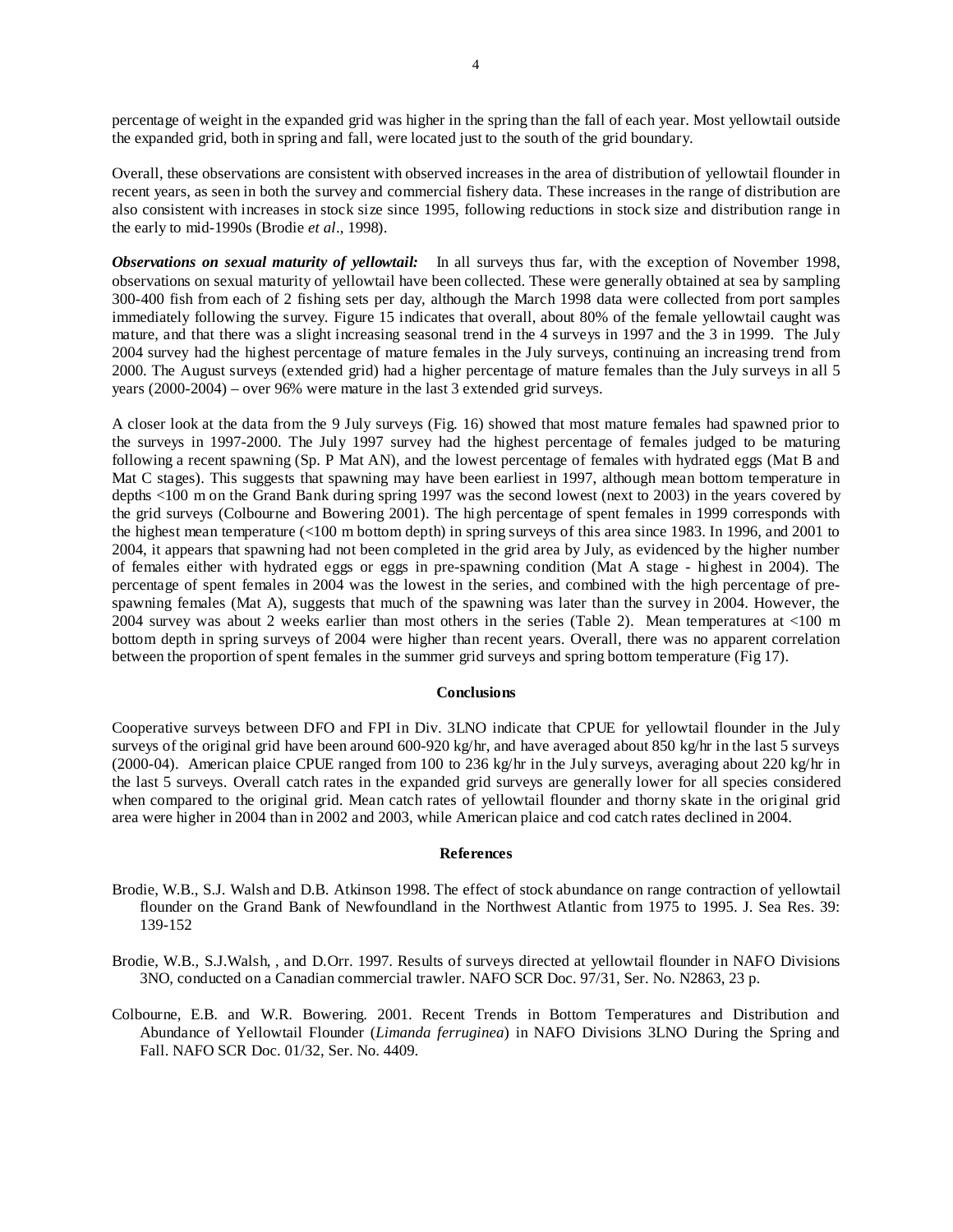- Maddock Parsons, D., W.B. Brodie and K. Dwyer. 2002. Update on Cooperative Surveys of Yellowtail flounder in NAFO Divisions 3NO, 1996-2001, Including an Expanded Survey in Divisions 3LNO in 2000 and 2001. NAFO SCR Doc. 02/44, Ser. No. 4655.
- Maddock Parsons, D., W.B. Brodie and M. Simpson. 2001. Update on Cooperative Surveys of Yellowtail flounder in NAFO Divisions 3NO, 1996-2000, Including an Expanded Survey in Divisions 3LNO in 2000. NAFO SCR Doc. 01/70, Ser. No. 4448.
- Maddock Parsons, D., W.B. Brodie, D. Power and S.J. Walsh. 2000. Update on Cooperative Surveys of Yellowtail Flounder in NAFO Divisions 3NO, 1996-1999. NAFO SCR Doc. 00/42, Ser. No. 4272.
- Walsh S. J., M.J. Veitch, M.J. Morgan W.R. Bowering and B. Brodie. 2000. Distribution and Abundance of Yellowtail Flounder (*Limanda ferruginea*) on the Grand Bank, NAFO Divisions 3LNO, as Derived from Annual Canadian Bottom Trawl Surveys. NAFO SCR Doc. 00/35, Ser. No. N4264.
- Walsh, S.J. and B.R. McCallum. 1999. The efficiency of the Engel 145 high lift otter trawl used in the DFO/FPI grid surveys for yellowtail flounder on the Grand Bank. NAFO SCR Doc 99/63, Ser. No. N4122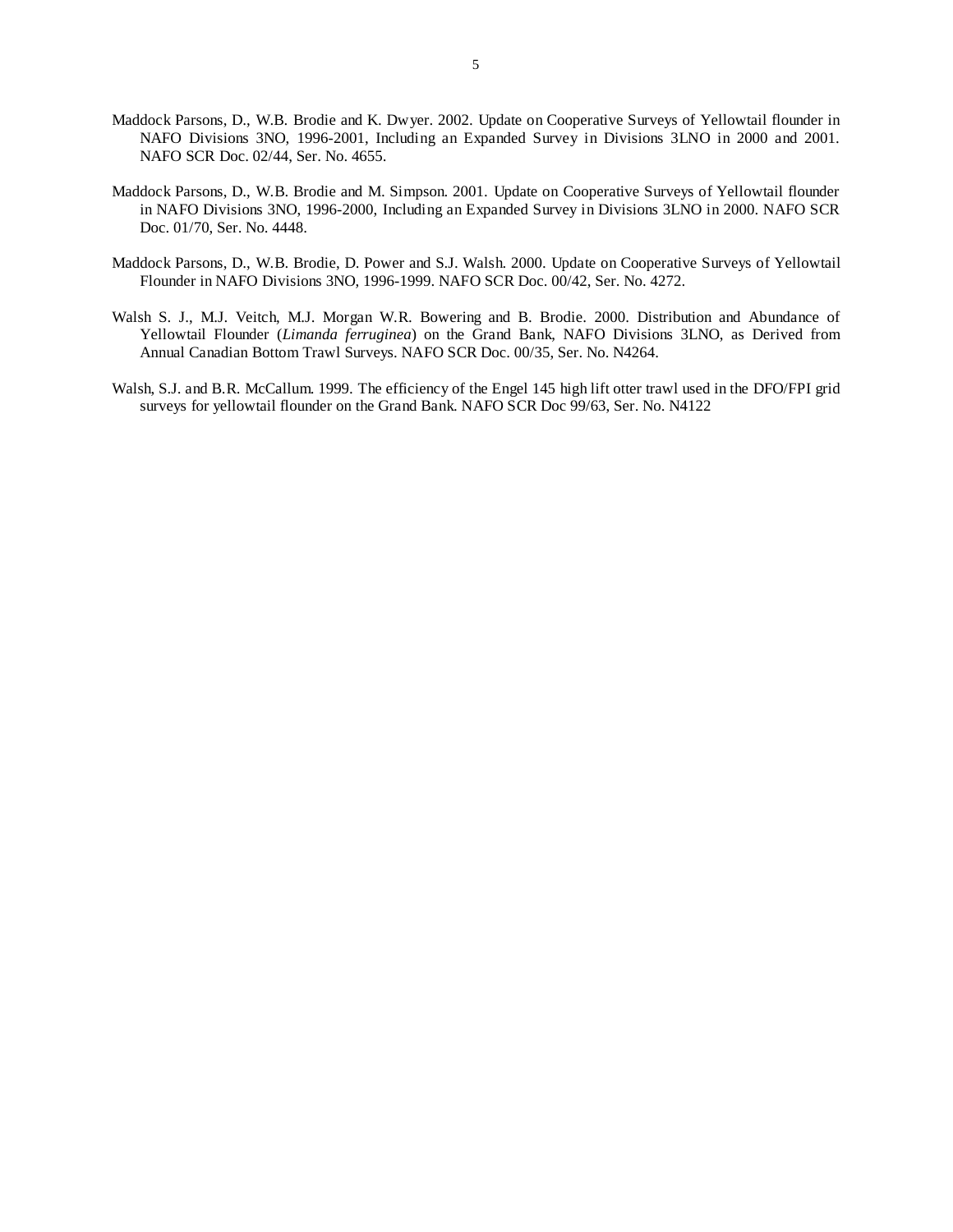| <b>Yellowtail Flounder</b> | Trip         | Trip#        | $\mathbf N$ | Mean   | StdDev | Max     | Min   | Cod                  | Trip              | Trip $#$                 | $\mathbf N$ | Mean   | StdDev | Max     | Min              |
|----------------------------|--------------|--------------|-------------|--------|--------|---------|-------|----------------------|-------------------|--------------------------|-------------|--------|--------|---------|------------------|
| <b>Original Grid</b>       | <b>Jul96</b> |              | 83          | 693.51 | 478.81 | 2503.57 | 34.00 | <b>Original Grid</b> | Jul96             |                          | 83          | 105.64 | 282.99 | 2509.09 | $\Omega$ .       |
|                            | Mar97        | $\mathbf{2}$ | 68          | 123.99 | 605.47 | 4972.44 | 0.00  |                      | Mar97             | $\mathbf{2}$             | 68          | 0.76   | 1.95   | 10.00   | 0.               |
|                            | Mav/Jun97    | 3            | 82          | 608.03 | 602.88 | 4607.00 | 24.50 |                      | May/Jun97         | 3                        | 82          | 43.82  | 65.66  | 308.00  | 0.               |
|                            | Jul97        | 4            | 85          | 666.41 | 478.62 | 3369.10 | 17.50 |                      | Jul97             | $\overline{4}$           | 85          | 71.38  | 110.58 | 644.00  | $\overline{0}$ . |
|                            | Nov97        | 5            | 50          | 627.37 | 926.85 | 5931.00 | 3.50  |                      | Nov97             | 5                        | 50          | 72.08  | 103.38 | 411.50  | 0.               |
|                            | Mar98        | 6            | 84          | 74.99  | 91.65  | 427.74  | 0.00  |                      | Mar98             | 6                        | 84          | 3.09   | 10.46  | 55.00   | 0.               |
|                            | May/Jun98    |              | 73          | 653.62 | 504.02 | 2872.62 | 67.00 |                      | May/Jun98         | $\overline{\phantom{a}}$ | 73          | 55.47  | 95.07  | 400.00  | 0.               |
|                            | <b>Jul98</b> | 8            | 78          | 803.78 | 533.24 | 2678.27 | 0.00  |                      | Jul98             | 8                        | 78          | 106.47 | 248.92 | 1273.80 | $\overline{0}$ . |
|                            | Nov98        | 9            | 63          | 553.61 | 776.78 | 5726.06 | 1.00  |                      | Nov98             | 9                        | 63          | 41.18  | 121.01 | 917.70  | 0.               |
|                            | Mar99        | 10           | 73          | 145.21 | 136.96 | 536.40  | 0.30  |                      | Mar99             | 10                       | 73          | 1.94   | 10.24  | 86.00   | 0.               |
|                            | May/Jun99    | 12           | 80          | 506.49 | 400.74 | 2289.83 | 57.60 |                      | May/Jun99         | 12                       | 80          | 70.91  | 139.40 | 1005.87 | 0.               |
|                            | <b>Jul99</b> | 13           | 64          | 583.61 | 341.74 | 1488.97 | 8.00  |                      | Jul99             | 13                       | 64          | 192.85 | 773.21 | 6067.20 | $\overline{0}$ . |
|                            | Jul00        | 14           | 65          | 802.74 | 521.12 | 3319.19 | 62.00 |                      | Jul00             | 14                       | 65          | 69.71  | 126.80 | 877.80  | $\overline{0}$ . |
|                            | <b>Jul01</b> | 16           | 72          | 752.24 | 416.05 | 1979.66 | 6.36  |                      | Jul01             | 16                       | 72          | 74.28  | 109.88 | 739.20  | $\overline{0}$ . |
|                            | <b>Jul02</b> | 21           | 78          | 835.31 | 421.28 | 2065.76 | 20.00 |                      | <b>Jul02</b>      | 21                       | 78          | 76.52  | 144.17 | 849.60  | $\overline{0}$ . |
|                            | <b>Jul03</b> | 23           | 63          | 898.27 | 472.07 | 2702.15 | 12.50 |                      | Jul03             | 23                       | 63          | 39.36  | 58.33  | 349.20  | $\overline{0}$ . |
|                            | <b>Jul04</b> | 26           | 61          | 917.51 | 490.87 | 2321.09 | 19.08 |                      | Jul04             | 26                       | 61          | 35.56  | 69.14  | 340.80  | $\Omega$ .       |
| <b>Expanded Grid</b>       | Aug00        | 15           | 83          | 419.32 | 346.50 | 1519.49 | 10.00 | <b>Expanded Grid</b> | Aug <sub>00</sub> | 15                       | 83          | 51.96  | 58.05  | 340.80  | 0.               |
|                            | Aug01        | 17           | 80          | 451.42 | 374.19 | 1704.48 | 14.50 |                      | Aug <sub>01</sub> | 17                       | 80          | 88.30  | 199.69 | 1674.40 | 0.               |
|                            | Aug02        | 22           | 89          | 506.04 | 417.49 | 2536.59 | 11.00 |                      | Aug <sub>02</sub> | 22                       | 89          | 74.02  | 102.34 | 714.00  | 0.               |
|                            | Aug03        | 24           | 92          | 532.91 | 385.47 | 1898.40 | 17.00 |                      | Aug <sub>03</sub> | 24                       | 92          | 58.04  | 81.44  | 437.40  | 0.               |
|                            | Aug04        | 27           | 80          | 461.23 | 366.22 | 1924.80 | 10.00 |                      | Aug <sub>04</sub> | 27                       | 80          | 16.74  | 28.67  | 151.40  | 0.               |
| <b>Original Grid</b>       | 2000         | 14,15        | 148         | 587.71 | 470.81 | 3319.19 | 10.00 | <b>Original Grid</b> | 2000              | 14,15                    | 148         | 59.76  | 94.65  | 877.80  | 0.               |
|                            | 2001         | 16,17        | 152         | 593.33 | 421.28 | 1979.66 | 6.36  | &                    | 2001              | 16,17                    | 152         | 81.66  | 163.06 | 1674.40 | 0.               |
| <b>Expanded Grid</b>       | 2002         | 21,22        | 167         | 659.83 | 449.30 | 2536.59 | 11.00 | <b>Expanded Grid</b> | 2002              | 21,22                    | 167         | 75.19  | 123.27 | 849.60  | 0.               |
|                            | 2003         | 23.24        | 155         | 681.41 | 458.18 | 2702.15 | 12.50 |                      | 2003              | 23,24                    | 155         | 50.45  | 73.31  | 437.40  | 0.               |
|                            | 2004         | 26.27        | 141         | 658.63 | 480.02 | 2321.09 | 10.00 |                      | 2004              | 26.27                    | 141         | 24.89  | 50.99  | 340.80  | $\Omega$         |

| American plaice      | Trip         | Trip#                   | N   | Mean   | <b>StdDev</b> | Max     | Min   |
|----------------------|--------------|-------------------------|-----|--------|---------------|---------|-------|
| <b>Original Grid</b> | <b>Jul96</b> | 1                       | 83  | 106.73 | 125.89        | 942.94  | 3.00  |
|                      | Mar97        | $\overline{\mathbf{2}}$ | 68  | 20.44  | 44.23         | 234.50  | 0.00  |
|                      | May/Jun97    | 3                       | 82  | 168.57 | 133.70        | 759.80  | 3.50  |
|                      | <b>Jul97</b> | 4                       | 85  | 180.92 | 265.55        | 1654.40 | 0.00  |
|                      | Nov97        | 5                       | 50  | 131.78 | 94.88         | 492.90  | 23.30 |
|                      | Mar98        | 6                       | 84  | 19.49  | 40.31         | 246.74  | 0.00  |
|                      | May/Jun98    | $\overline{7}$          | 73  | 173.18 | 111.74        | 785.46  | 33.02 |
|                      | <b>Jul98</b> | 8                       | 78  | 229.29 | 361.15        | 2197.82 | 12.72 |
|                      | Nov98        | 9                       | 63  | 136.74 | 106.51        | 471.60  | 13.78 |
|                      | Mar99        | 10                      | 73  | 17.53  | 47.55         | 330.00  | 0.00  |
|                      | May/Jun99    | 12                      | 80  | 176.22 | 158.31        | 890.08  | 21.20 |
|                      | <b>Jul99</b> | 13                      | 64  | 151.72 | 175.80        | 975.20  | 8.48  |
|                      | Jul00        | 14                      | 65  | 219.43 | 203.19        | 1117.24 | 30.18 |
|                      | <b>Jul01</b> | 16                      | 72  | 187.95 | 269.04        | 1534.35 | 22.79 |
|                      | <b>Jul02</b> | 21                      | 78  | 224.90 | 388.24        | 3180.00 | 12.72 |
|                      | <b>Jul03</b> | 23                      | 63  | 236.09 | 358.25        | 1895.81 | 22.26 |
|                      | <b>Jul04</b> | 26                      | 61  | 217.66 | 198.30        | 889.81  | 14.84 |
| <b>Expanded Grid</b> | Aug00        | 15                      | 83  | 132.05 | 173.57        | 934.51  | 6.00  |
|                      | Aug01        | 17                      | 80  | 129.90 | 205.68        | 1159.46 | 5.30  |
|                      | Aug02        | 22                      | 89  | 125.68 | 160.01        | 1040.42 | 2.65  |
|                      | Aug03        | 24                      | 92  | 94.33  | 91.94         | 462.91  | 7.42  |
|                      | Aug04        | 27                      | 80  | 88.75  | 95.18         | 633.52  | 4.24  |
| <b>Original Grid</b> | 2000         | 14,15                   | 148 | 170.43 | 191.51        | 1117.24 | 6.00  |
| &                    | 2001         | 16,17                   | 152 | 157.40 | 238.77        | 1534.35 | 5.30  |
| <b>Expanded Grid</b> | 2002         | 21,22                   | 167 | 172.02 | 293.18        | 3180.00 | 2.65  |
|                      | 2003         | 23,24                   | 155 | 151.95 | 248.08        | 1895.81 | 7.42  |
|                      | 2004         | 26,27                   | 141 | 144.52 | 161.47        | 889.81  | 4.24  |

| wtail Flounder       | Trip              | Trip# | $\mathbf N$ | Mean   | <b>StdDev</b> | Max           | Min   | Cod                  | Trip              | Trip#                   | N   | Mean   | <b>StdDev</b> | Max     | Min  |
|----------------------|-------------------|-------|-------------|--------|---------------|---------------|-------|----------------------|-------------------|-------------------------|-----|--------|---------------|---------|------|
| <b>Original Grid</b> | Jul96             | и     | 83          | 693.51 | 478.81        | 2503.57       | 34.00 | <b>Original Grid</b> | <b>Jul96</b>      |                         | 83  | 105.64 | 282.99        | 2509.09 | 0.00 |
|                      | Mar97             | 2     | 68          | 123.99 | 605.47        | 4972.44       | 0.00  |                      | Mar97             | $\mathbf{2}$            | 68  | 0.76   | 1.95          | 10.00   | 0.00 |
|                      | Mav/Jun97         | 3     | 82          | 608.03 | 602.88        | 4607.00       | 24.50 |                      | May/Jun97         | 3                       | 82  | 43.82  | 65.66         | 308.00  | 0.00 |
|                      | Jul97             | 4     | 85          | 666.41 | 478.62        | 3369.10       | 17.50 |                      | <b>Jul97</b>      |                         | 85  | 71.38  | 110.58        | 644.00  | 0.00 |
|                      | Nov97             | 5     | 50          | 627.37 | 926.85        | 5931.00       | 3.50  |                      | Nov97             | 5                       | 50  | 72.08  | 103.38        | 411.50  | 0.00 |
|                      | Mar98             | 6     | 84          | 74.99  | 91.65         | 427.74        | 0.00  |                      | Mar98             |                         | 84  | 3.09   | 10.46         | 55.00   | 0.00 |
|                      | May/Jun98         |       | 73          | 653.62 | 504.02        | 2872.62       | 67.00 |                      | May/Jun98         |                         | 73  | 55.47  | 95.07         | 400.00  | 0.00 |
|                      | <b>Jul98</b>      | 8     | 78          | 803.78 | 533.24        | 2678.27       | 0.00  |                      | <b>Jul98</b>      | $\overline{\mathbf{8}}$ | 78  | 106.47 | 248.92        | 1273.80 | 0.00 |
|                      | Nov98             | 9     | 63          | 553.61 | 776.78        | 5726.06       | 1.00  |                      | Nov98             | 9                       | 63  | 41.18  | 121.01        | 917.70  | 0.00 |
|                      | Mar99             | 10    | 73          | 145.21 | 136.96        | 536.40        | 0.30  |                      | Mar99             | 10                      | 73  | 1.94   | 10.24         | 86.00   | 0.00 |
|                      | May/Jun99         | 12    | 80          | 506.49 | 400.74        | 2289.83       | 57.60 |                      | May/Jun99         | 12                      | 80  | 70.91  | 139.40        | 1005.87 | 0.00 |
|                      | <b>Jul99</b>      | 13    | 64          | 583.61 | 341.74        | 1488.97       | 8.00  |                      | <b>Jul99</b>      | 13                      | 64  | 192.85 | 773.21        | 6067.20 | 0.00 |
|                      | Jul00             | 14    | 65          | 802.74 | 521.12        | 3319.19       | 62.00 |                      | Jul00             | 14                      | 65  | 69.71  | 126.80        | 877.80  | 0.00 |
|                      | <b>Jul01</b>      | 16    | 72          | 752.24 | 416.05        | 1979.66       | 6.36  |                      | <b>Jul01</b>      | 16                      | 72  | 74.28  | 109.88        | 739.20  | 0.00 |
|                      | Jul <sub>02</sub> | 21    | 78          | 835.31 | 421.28        | 2065.76       | 20.00 |                      | <b>Jul02</b>      | 21                      | 78  | 76.52  | 144.17        | 849.60  | 0.00 |
|                      | Jul03             | 23    | 63          | 898.27 | 472.07        | 2702.15       | 12.50 |                      | <b>Jul03</b>      | 23                      | 63  | 39.36  | 58.33         | 349.20  | 0.00 |
|                      | Jul04             | 26    | 61          | 917.51 | 490.87        | 2321.09       | 19.08 |                      | <b>Jul04</b>      | 26                      | 61  | 35.56  | 69.14         | 340.80  | 0.00 |
| <b>Expanded Grid</b> | Aug00             | 15    | 83          | 419.32 | 346.50        | 1519.49       | 10.00 | <b>Expanded Grid</b> | Aug <sub>00</sub> | 15                      | 83  | 51.96  | 58.05         | 340.80  | 0.00 |
|                      | Aug01             | 17    | 80          | 451.42 | 374.19        | 1704.48       | 14.50 |                      | Aug <sub>01</sub> | 17                      | 80  | 88.30  | 199.69        | 1674.40 | 0.00 |
|                      | Aug02             | 22    | 89          | 506.04 | 417.49        | 2536.59       | 11.00 |                      | Aug <sub>02</sub> | 22                      | 89  | 74.02  | 102.34        | 714.00  | 0.00 |
|                      | Aug03             | 24    | 92          | 532.91 | 385.47        | 1898.40       | 17.00 |                      | Aug <sub>03</sub> | 24                      | 92  | 58.04  | 81.44         | 437.40  | 0.00 |
|                      | Aug04             | 27    | 80          | 461.23 | 366.22        | 1924.80       | 10.00 |                      | Aug <sub>04</sub> | 27                      | 80  | 16.74  | 28.67         | 151.40  | 0.00 |
| <b>Original Grid</b> | 2000              | 14.15 | 148         | 587.71 | 470.81        | 3319.19       | 10.00 | <b>Original Grid</b> | 2000              | 14,15                   | 148 | 59.76  | 94.65         | 877.80  | 0.00 |
| &                    | 2001              | 16,17 | 152         | 593.33 | 421.28        | 1979.66       | 6.36  | &                    | 2001              | 16,17                   | 152 | 81.66  | 163.06        | 1674.40 | 0.00 |
| <b>Expanded Grid</b> | 2002              | 21,22 | 167         | 659.83 | 449.30        | 2536.59       | 11.00 | <b>Expanded Grid</b> | 2002              | 21,22                   | 167 | 75.19  | 123.27        | 849.60  | 0.00 |
|                      | 2003              | 23,24 | 155         | 681.41 | 458.18        | 2702.15       | 12.50 |                      | 2003              | 23,24                   | 155 | 50.45  | 73.31         | 437.40  | 0.00 |
|                      | 2004              | 26.27 | 141         | 658.63 | 480.02        | 2321.09 10.00 |       |                      | 2004              | 26.27                   | 141 | 24.89  | 50.99         | 340.80  | 0.00 |

| American plaice      | Trip         | Trip#                   | N   | Mean   | StdDev | Max     | Min   | Thorny skate         | Trip              | Trip#                   | N   | Mean   | StdDev | Max     | Min  |
|----------------------|--------------|-------------------------|-----|--------|--------|---------|-------|----------------------|-------------------|-------------------------|-----|--------|--------|---------|------|
| <b>Original Grid</b> | <b>Jul96</b> |                         | 83  | 106.73 | 125.89 | 942.94  | 3.00  | <b>Original Grid</b> | <b>Jul96</b>      |                         | 83  | 62.48  | 74.05  | 435.50  | 0.00 |
|                      | Mar97        | $\overline{\mathbf{2}}$ | 68  | 20.44  | 44.23  | 234.50  | 0.00  |                      | Mar97             | $\mathbf{2}$            | 68  | 28.00  | 50.74  | 281.00  | 0.00 |
|                      | May/Jun97    | 3                       | 82  | 168.57 | 133.70 | 759.80  | 3.50  |                      | May/Jun97         | 3                       | 82  | 33.61  | 36.77  | 135.00  | 0.00 |
|                      | <b>Jul97</b> | $\overline{4}$          | 85  | 180.92 | 265.55 | 1654.40 | 0.00  |                      | <b>Jul97</b>      | 4                       | 85  | 96.99  | 174.70 | 922.50  | 0.00 |
|                      | Nov97        | 5                       | 50  | 131.78 | 94.88  | 492.90  | 23.30 |                      | Nov97             | 5                       | 50  | 166.27 | 239.29 | 1216.00 | 0.00 |
|                      | Mar98        | 6                       | 84  | 19.49  | 40.31  | 246.74  | 0.00  |                      | Mar98             | 6                       | 84  | 43.48  | 88.55  | 502.74  | 0.00 |
|                      | May/Jun98    | 7                       | 73  | 173.18 | 111.74 | 785.46  | 33.02 |                      | May/Jun98         | $\overline{7}$          | 73  | 25.04  | 60.55  | 450.00  | 0.00 |
|                      | <b>Jul98</b> | 8                       | 78  | 229.29 | 361.15 | 2197.82 | 12.72 |                      | Jul98             | $\overline{\mathbf{8}}$ | 78  | 113.97 | 160.28 | 975.00  | 0.00 |
|                      | Nov98        | 9                       | 63  | 136.74 | 106.51 | 471.60  | 13.78 |                      | Nov98             | 9                       | 63  | 102.82 | 108.36 | 440.00  | 0.00 |
|                      | Mar99        | 10                      | 73  | 17.53  | 47.55  | 330.00  | 0.00  |                      | Mar99             | 10                      | 73  | 45.28  | 106.55 | 595.00  | 0.00 |
|                      | May/Jun99    | 12                      | 80  | 176.22 | 158.31 | 890.08  | 21.20 |                      | May/Jun99         | 12                      | 80  | 54.10  | 47.81  | 258.67  | 5.40 |
|                      | <b>Jul99</b> | 13                      | 64  | 151.72 | 175,80 | 975.20  | 8.48  |                      | <b>Jul99</b>      | 13                      | 64  | 72.27  | 68.38  | 429.00  | 0.00 |
|                      | Jul00        | 14                      | 65  | 219.43 | 203.19 | 1117.24 | 30.18 |                      | Jul00             | 14                      | 65  | 114.68 | 142.23 | 743.75  | 3.00 |
|                      | <b>Jul01</b> | 16                      | 72  | 187.95 | 269.04 | 1534.35 | 22.79 |                      | <b>Jul01</b>      | 16                      | 72  | 70.43  | 74.85  | 318.00  | 0.00 |
|                      | <b>Jul02</b> | 21                      | 78  | 224.90 | 388.24 | 3180.00 | 12.72 |                      | <b>Jul02</b>      | 21                      | 78  | 70.70  | 83.90  | 424.80  | 2.00 |
|                      | Jul03        | 23                      | 63  | 236.09 | 358.25 | 1895.81 | 22.26 |                      | <b>Jul03</b>      | 23                      | 63  | 82.76  | 131.15 | 1011.50 | 2.00 |
|                      | <b>Jul04</b> | 26                      | 61  | 217.66 | 198,30 | 889.81  | 14.84 |                      | <b>Jul04</b>      | 26                      | 61  | 103.26 | 92.98  | 523.43  | 0.00 |
| <b>Expanded Grid</b> | Aug00        | 15                      | 83  | 132.05 | 173.57 | 934.51  | 6.00  | <b>Expanded Grid</b> | Aug <sub>00</sub> | 15                      | 83  | 12.47  | 30.64  | 227.50  | 0.00 |
|                      | Aug01        | 17                      | 80  | 129.90 | 205.68 | 1159.46 | 5.30  |                      | Aug01             | 17                      | 80  | 14.51  | 37.39  | 224.00  | 0.00 |
|                      | Aug02        | 22                      | 89  | 125.68 | 160.01 | 1040.42 | 2.65  |                      | Aug02             | 22                      | 89  | 17.27  | 26.26  | 146.00  | 0.00 |
|                      | Aug03        | 24                      | 92  | 94.33  | 91.94  | 462.91  | 7.42  |                      | Aug03             | 24                      | 92  | 8.92   | 18.11  | 96.00   | 0.00 |
|                      | Aug04        | 27                      | 80  | 88.75  | 95.18  | 633.52  | 4.24  |                      | Aug <sub>04</sub> | 27                      | 80  | 14.01  | 22.17  | 122.00  | 0.00 |
| <b>Original Grid</b> | 2000         | 14,15                   | 148 | 170.43 | 191.51 | 1117.24 | 6.00  | <b>Original Grid</b> | 2000              | 14,15                   | 148 | 57.36  | 109.19 | 743.75  | 0.00 |
| &                    | 2001         | 16.17                   | 152 | 157.40 | 238.77 | 1534.35 | 5.30  | &                    | 2001              | 16,17                   | 152 | 41.00  | 64.42  | 318.00  | 0.00 |
| <b>Expanded Grid</b> | 2002         | 21,22                   | 167 | 172.02 | 293.18 | 3180.00 | 2.65  | <b>Expanded Grid</b> | 2002              | 21,22                   | 167 | 42.23  | 65.92  | 424.80  | 0.00 |
|                      | 2003         | 23,24                   | 155 | 151.95 | 248.08 | 1895.81 | 7.42  |                      | 2003              | 23,24                   | 155 | 38.93  | 91.88  | 1011.50 | 0.00 |
|                      | 2004         | 26.27                   | 141 | 144.52 | 161.47 | 889.81  | 4.24  |                      | 2004              | 26.27                   | 141 | 52.62  | 77.15  | 523.43  | 0.00 |

Table 1. Catches (kg/hr) by species and trip from FPI/DFO cooperative grid surveys (original grid area only, expanded grid area only and both areas combined).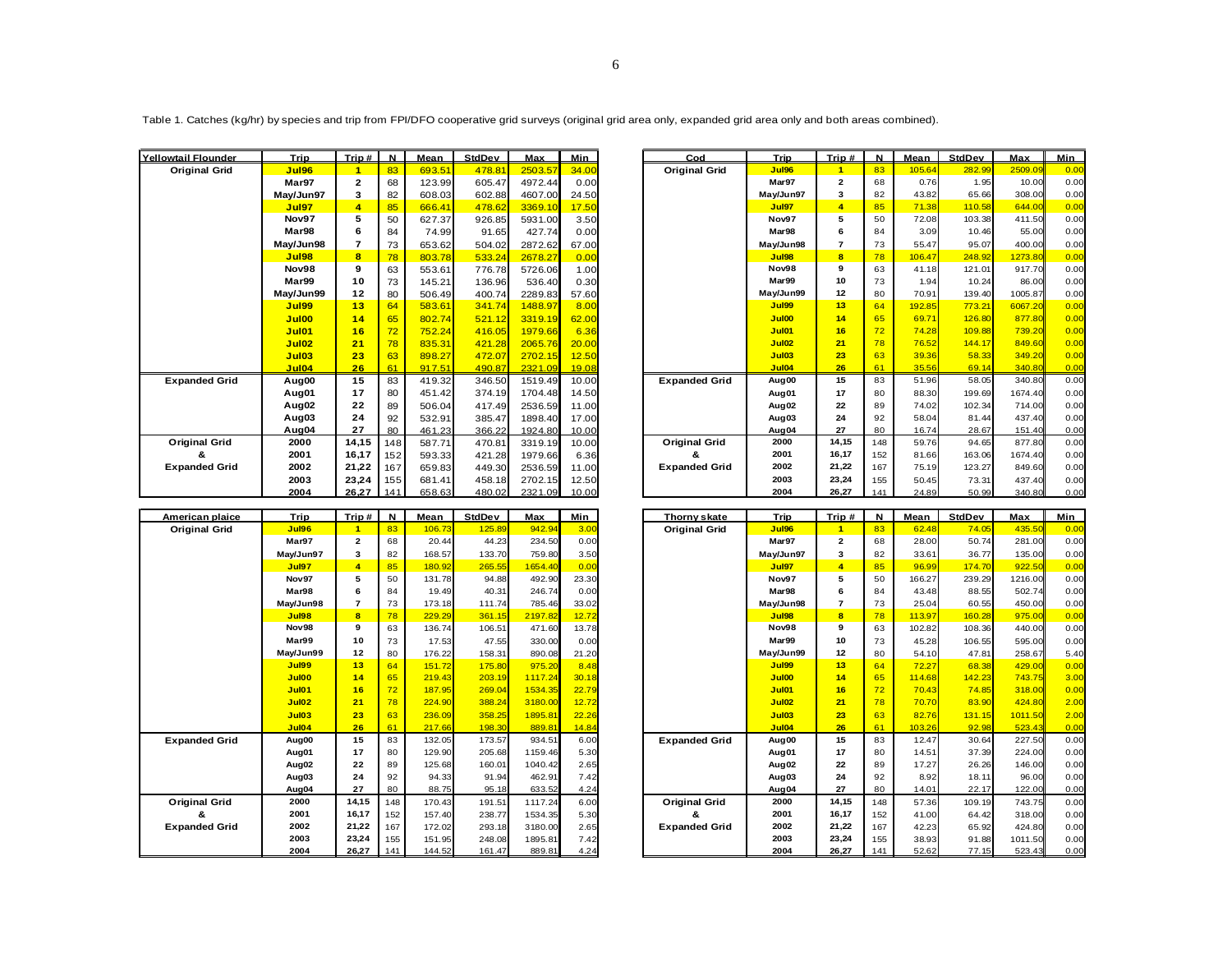Table 2. Start and finish dates of the summer grid surveys, 1996-2004.

|      | Original grid     | <b>Expanded grid</b> |
|------|-------------------|----------------------|
| 1996 | July 14-24        |                      |
| 1997 | July 22-31        |                      |
| 1998 | July 21-30        |                      |
| 1999 | July 20-29        |                      |
| 2000 | <b>July 19-27</b> | August 1-10          |
| 2001 | July 17-26        | July 31- August 9    |
| 2002 | <b>July 18-27</b> | August 2-11          |
| 2003 | July 15-24        | July 31- August 10   |
| 2004 | <b>July 6-14</b>  | July 20-29           |

Table 3a. Ratio of American plaice to yellowtail flounder catch, by block, from common blocks fished in sixteen surveys of the original grid area.

| <b>Block</b> | Jul96 | Mar97 |      |      | May97 Jul97 Nov97 Mar98 |      | May/<br>Jun98 |      | Jul98 Nov98 | Mar99 | May/<br>Jun99 | <b>Jul99</b> | Jul00 | Jul01 | <b>Jul02</b> | Jul03 | Jul04 | Ratio<br>Mean |
|--------------|-------|-------|------|------|-------------------------|------|---------------|------|-------------|-------|---------------|--------------|-------|-------|--------------|-------|-------|---------------|
|              |       |       |      |      |                         |      |               |      |             |       |               |              |       |       |              |       |       |               |
| G04          | 0.04  | 0.04  | 0.14 | 0.07 | 0.08                    | 0.05 | 0.18          | 0.05 | 0.03        | 0.16  | 0.12          | 0.02         | 0.04  | 0.05  | 0.05         | 0.05  | 0.08  | 0.07          |
| F05          | 0.01  | 0.34  | 0.05 | 0.02 | 0.02                    | 0.26 | 0.03          | 0.01 | 0.06        | 0.07  | 0.12          | 0.15         | 0.08  | 0.06  | 0.01         | 0.03  | 0.07  | 0.08          |
| G03          | 0.14  | 0.22  | 0.28 | 0.08 | 0.83                    | 0.03 | 0.20          | 0.05 | 0.11        | 0.03  | 0.32          | 0.02         | 0.11  | 0.11  | 0.09         | 0.05  | 0.08  | 0.17          |
| A01          | 0.18  | 0.50  | 0.44 | 0.11 | 0.09                    | 0.02 | 0.36          | 0.10 | 0.25        | 0.02  | 0.06          | 0.14         | 0.17  | 0.20  | 0.28         | 0.13  | 0.30  | 0.19          |
| A05          | 0.08  | 0.10  | 0.38 | 0.21 | 0.32                    | 0.12 | 0.39          | 0.36 | 0.32        | 0.01  | 0.49          | 0.14         | 0.12  | 0.07  | 0.13         | 0.10  | 0.13  | 0.21          |
| A03          | 0.08  | 0.33  | 0.91 | 0.06 | 0.65                    | 0.33 | 0.45          | 0.26 | 0.38        | 0.00  | 0.38          | 0.11         | 0.05  | 0.19  | 0.24         | 0.21  | 0.24  | 0.29          |
| G07          | 0.11  | 0.11  | 0.29 | 0.12 | 0.13                    | 0.06 | 0.21          | 0.37 | 0.12        | 0.04  | 0.48          | 0.45         | 1.57  | 0.28  | 0.27         | 0.10  | 0.30  | 0.29          |
| <b>B02</b>   | 0.14  |       | 0.39 | 0.33 | 1.15                    |      | 0.51          | 0.20 | 1.28        | 0.24  | 0.43          | 0.45         | 0.32  | 0.19  | 0.14         | 0.26  | 0.12  | 0.43          |
| C10          | 0.20  | 0.97  | 0.51 | 0.34 | 6.52                    | 0.28 | 0.27          | 0.61 | 3.57        | 0.38  | 0.28          | 0.16         | 0.19  | 0.15  | 0.58         | 0.40  | 0.40  | 0.96          |
| <b>B09</b>   | .65   | .25   | 3.66 | 0.56 | 19.57                   | 4.18 | 0.36          | 7.70 | 28.15       | 11.17 | l.47          | 2.73         | 0.34  | 0.49  | 1.28         | 0.47  | 1.33  | 5.31          |

Table 3b. Blocks from the expanded grid surveys, August 2000 to 2004, in which the ratio of plaice to yellowtail catch was under 5 percent.

| Trip  | <b>Block</b> | Yellowtail<br>(kg/hr) | American<br>Plaice (kg/hr) | Cod<br>(kg/hr) | <b>Thorny Skate</b><br>(kg/hr) | Ratio<br>(Plaice/Ytail) |
|-------|--------------|-----------------------|----------------------------|----------------|--------------------------------|-------------------------|
| Aug00 | 151          | 305.04                | 9.54                       | 55.20          | 34.00                          | 0.03                    |
| Aug00 | 505          | 688.37                | 28.62                      | 16.80          | 0.00                           | 0.04                    |
| Aug00 | 604          | 659.21                | 26.50                      | 13.80          | 9.00                           | 0.04                    |
| Aug01 | 162          | 196.98                | 5.30                       | 410.40         | 224.00                         | 0.03                    |
| Aug02 | 151          | 538.94                | 10.60                      | 273.60         | 35.00                          | 0.02                    |
| Aug02 | 601          | 64.00                 | 2.65                       | 52.80          | 0.00                           | 0.04                    |
| Aug03 | 506          | 760.52                | 32.38                      | 51.23          | 1.15                           | 0.04                    |
| Aug04 | 151          | 415.41                | 16.45                      | 86.90          | 20.69                          | 0.04                    |
| Aug04 | 162          | 312.10                | 13.12                      | 103.20         | 36.00                          | 0.04                    |
| Aug04 | 310          | 1165.15               | 40.58                      | 0.00           | 34.00                          | 0.03                    |
| Aug04 | 506          | 1100.50               | 37.10                      | 0.00           | 10.00                          | 0.03                    |
| Aug04 | 701          | 1891.79               | 72.38                      | 145.20         | 58.00                          | 0.04                    |
| Aug04 | 902          | 102.00                | 4.24                       | 31.20          | 0.00                           | 0.04                    |
| Aug04 | 802          | 152.00                | 5.30                       | 48.00          | 86.00                          | 0.03                    |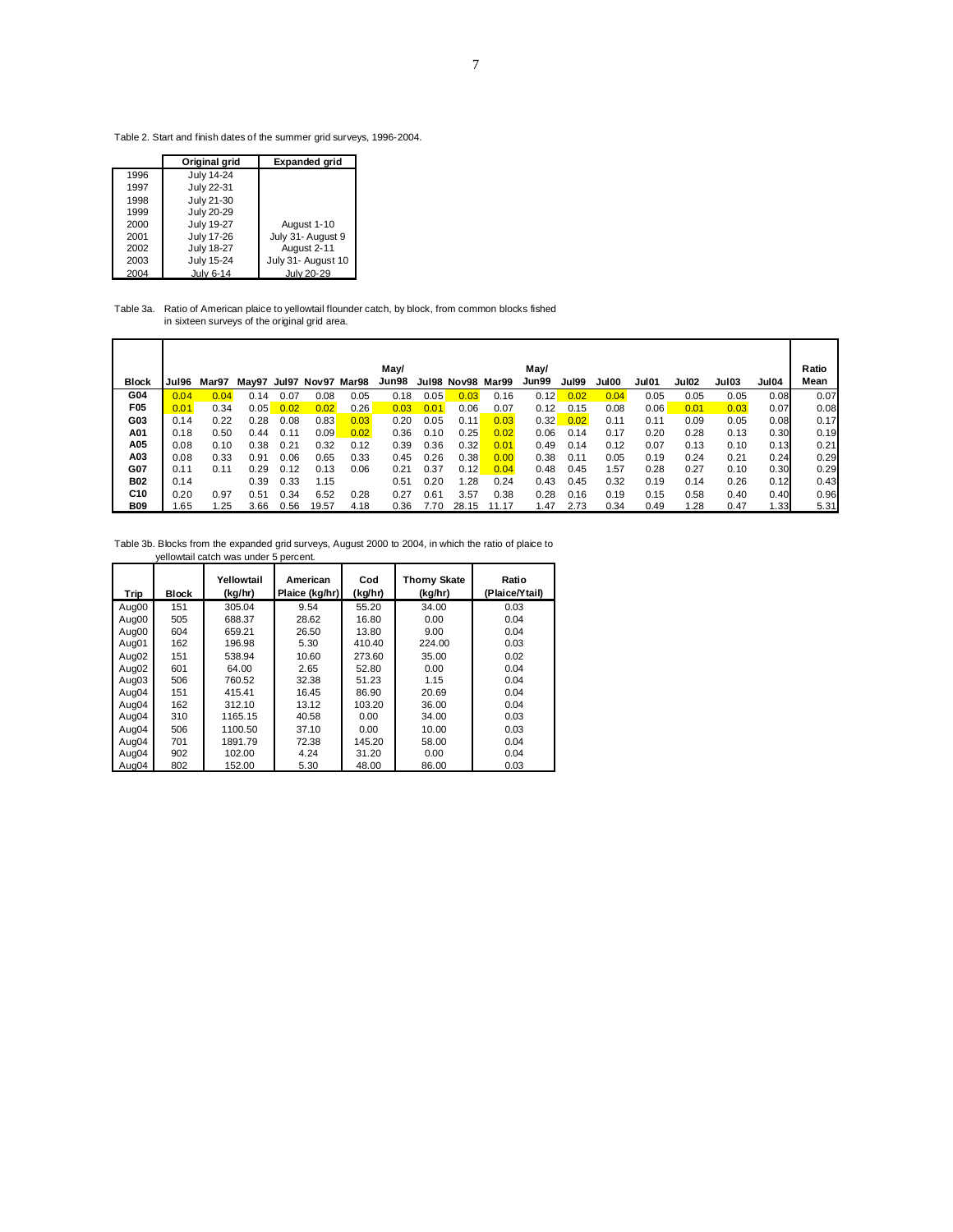|                 |         |         |         |         | Yellowtail        |         |         |         |         |         |
|-----------------|---------|---------|---------|---------|-------------------|---------|---------|---------|---------|---------|
| <b>Block</b>    | 96      | 97      | 98      | 99      | $\boldsymbol{00}$ | 01      | 02      | 03      | 04      | Mean    |
| A01             | 1315.86 | 997.64  | 2236.80 | 1488.97 | 1132.44           | 1979.66 | 934.82  | 1237.90 | 905.04  | 1415.51 |
| A03             | 1086.85 | 690.78  | 835.10  | 520.21  | 3319.19           | 797.39  | 711.33  | 606.18  | 538.29  | 1070.88 |
| A05             | 1410.51 | 167.00  | 418.65  | 720.18  | 398.90            | 403.37  | 899.73  | 474.50  | 982.71  | 611.61  |
| A07             | 576.73  | 845.50  | 572.27  | 516.58  | 438.24            | 779.90  | 907.66  | 1380.76 | 1271.25 | 752.21  |
| A08             | 325.95  | 637.30  | 270.55  | 554.12  | 301.90            | 651.60  | 681.18  | 636.91  | 402.33  | 507.44  |
| <b>B02</b>      | 321.00  | 482.30  | 379.29  | 124.50  | 165.74            | 163.06  | 295.56  | 208.88  | 397.72  | 267.54  |
| <b>B04</b>      | 492.90  | 90.00   | 219.58  | 178.76  | 384.38            | 304.06  | 630.75  | 496.80  | 1021.24 | 349.65  |
| <b>B06</b>      | 756.00  | 612.00  | 666.10  | 665.60  | 489.45            | 1074.30 | 1289.32 | 979.64  | 2024.82 | 816.55  |
| <b>B08</b>      | 642.20  | 857.00  | 506.90  | 649.10  | 340.29            | 563.70  | 740.67  | 736.29  | 907.58  | 629.52  |
| <b>B09</b>      | 254.20  | 582.34  | 26.00   | 101.00  | 486.75            | 302.58  | 141.00  | 334.29  | 249.62  | 278.52  |
| <b>B10</b>      | 146.50  | 17.50   | 0.00    | 8.00    | 62.00             | 34.45   | 63.00   | 239.90  | 43.00   | 71.42   |
| C07             | 526.79  | 1240.50 | 2383.01 | 747.90  | 928.84            | 620.79  | 646.76  | 1264.76 | 547.15  | 1044.92 |
| CO8             | 115.38  | 720.50  | 333.14  | 1438.47 | 174.90            | 337.20  | 368.36  | 1247.40 | 1417.28 | 591.92  |
| C10             | 1430.89 | 1014.13 | 503.63  | 528.18  | 722.29            | 556.38  | 503.86  | 1062.78 | 941.48  | 790.27  |
| D04             | 668.14  | 567.38  | 593.45  | 465.55  | 632.81            | 1328.60 | 923.26  | 812.36  | 615.12  | 748.94  |
| D <sub>08</sub> | 471.87  | 481.50  | 698.63  | 752.12  | 586.63            | 1083.22 | 888.16  | 1394.13 | 1079.18 | 794.53  |
| D <sub>09</sub> | 684.76  | 513.20  | 903.64  | 682.98  | 965.14            | 1360.21 | 1136.24 | 1165.38 | 882.18  | 926.44  |
| E01             | 713.85  | 3369.10 | 2678.27 | 710.46  | 851.43            | 751.58  | 666.08  | 1010.35 | 1166.02 | 1343.89 |
| E10             | 557.09  | 483.38  | 694.02  | 632.36  | 805.87            | 1096.10 | 1063.59 | 1308.05 | 1896.54 | 830.06  |
| F <sub>02</sub> | 1037.00 | 653.25  | 858.87  | 671.33  | 607.61            | 1275.68 | 744.62  | 1475.20 | 785.88  | 915.45  |
| F04             | 1032.34 | 704.00  | 1869.00 | 529.45  | 1471.18           | 1606.27 | 1875.01 | 1031.36 | 875.35  | 1264.83 |
| F <sub>05</sub> | 1818.10 | 1396.97 | 2284.75 | 170.50  | 959.57            | 959.32  | 1906.62 | 1938.94 | 1185.04 | 1429.35 |
| F06             | 955.94  | 728.30  | 1385.96 | 1087.21 | 1478.99           | 886.68  | 2065.76 | 2702.15 | 743.64  | 1411.37 |
| F08             | 1755.34 | 639.19  | 1469.34 | 830.30  | 1401.36           | 1063.85 | 1689.75 | 1034.75 | 2321.09 | 1235.49 |
| F09             | 836.83  | 354.25  | 704.09  | 913.36  | 1095.84           | 675.05  | 910.60  | 1145.15 | 1068.86 | 829.40  |
| G01             | 664.77  | 538.50  | 301.76  | 296.04  | 453.21            | 373.86  | 433.74  | 558.36  | 739.93  | 452.53  |
| G03             | 344.68  | 518.50  | 1039.25 | 667.28  | 642.23            | 742.41  | 462.76  | 573.10  | 1302.48 | 623.78  |
| G04             | 868.66  | 451.13  | 899.02  | 538.87  | 1096.56           | 837.70  | 1098.37 | 1106.36 | 1213.49 | 862.08  |
| G07             | 721.72  | 711.25  | 1042.11 | 589.41  | 246.13            | 655.72  | 887.16  | 882.10  | 928.90  | 716.95  |
| H <sub>02</sub> | 600.77  | 977.44  | 1198.47 | 853.26  | 1417.99           | 944.28  | 761.41  | 1052.88 | 1001.37 | 975.81  |
| 101             | 278.50  | 483.15  | 824.50  | 807.22  | 488.63            | 391.93  | 515.95  | 485.74  | 632.78  | 534.45  |
| 103             | 441.88  | 857.50  | 567.89  | 163.00  | 870.36            | 496.83  | 855.15  | 764.60  | 790.60  | 627.15  |
| J08             | 507.58  | 439.67  | 477.88  | 196.20  | 296.26            | 484.86  | 442.50  | 588.04  | 438.72  | 429.12  |
| Mean            | 738.23  | 721.88  | 904.30  | 599.95  | 779.19            | 775.23  | 852.75  | 967.76  | 948.99  |         |

Table 4. Catches of yellowtail (kg/hr) in the common blocks fished in July surveys (original grid).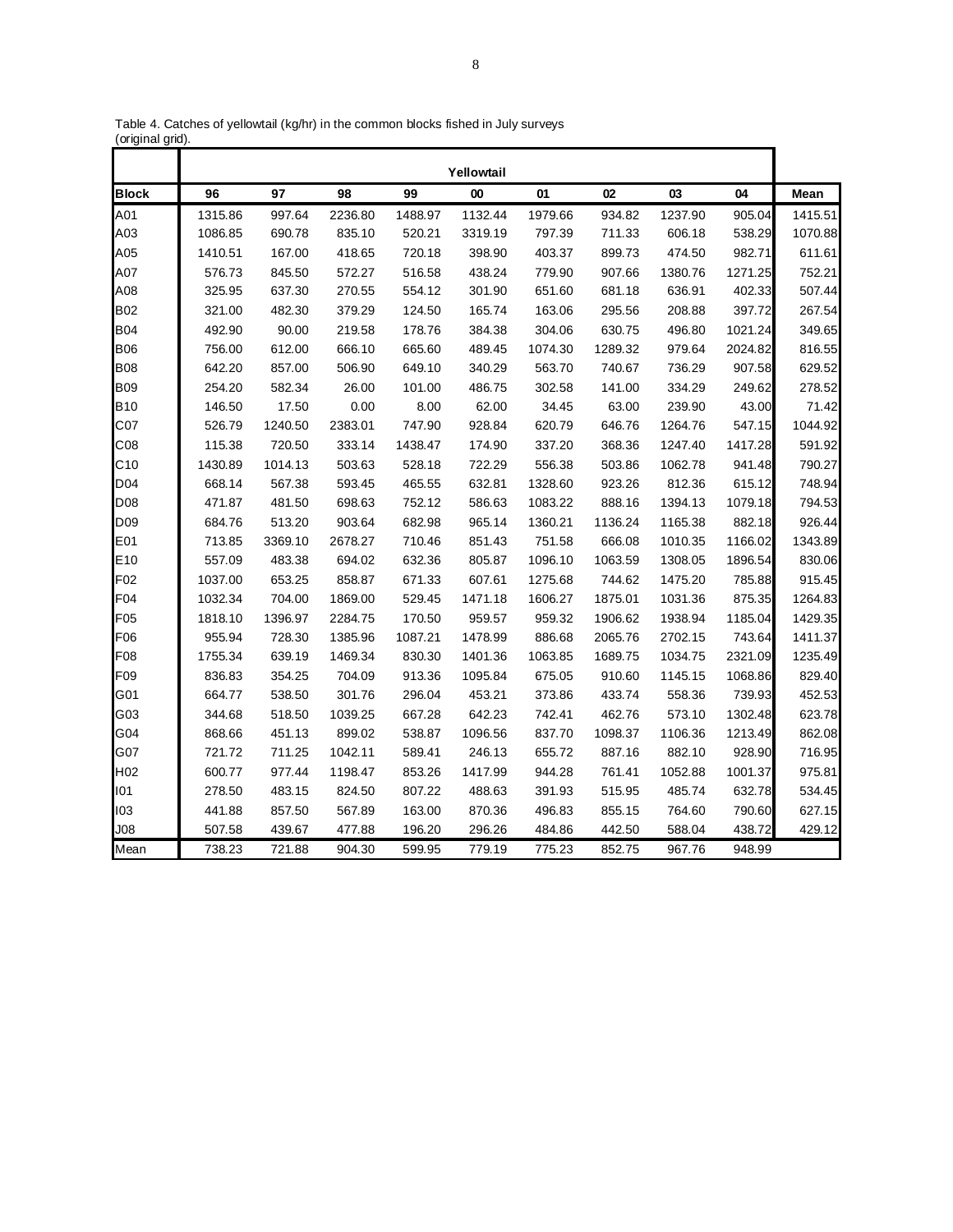|                 |        |         |         |        | <b>American Plaice</b> |         |         |         |        |         |
|-----------------|--------|---------|---------|--------|------------------------|---------|---------|---------|--------|---------|
| <b>Block</b>    | 96     | 97      | 98      | 99     | 00                     | 01      | 02      | 03      | 04     | Mean    |
| A01             | 232.80 | 114.27  | 218.90  | 204.56 | 187.90                 | 388.49  | 261.50  | 162.79  | 270.85 | 221.40  |
| A03             | 84.50  | 40.95   | 213.38  | 56.53  | 176.89                 | 149.46  | 168.54  | 126.08  | 128.84 | 127.04  |
| A05             | 110.00 | 35.00   | 152.64  | 104.41 | 47.70                  | 26.50   | 119.78  | 45.46   | 132.24 | 80.19   |
| A07             | 29.50  | 220.50  | 76.32   | 27.32  | 63.60                  | 29.68   | 68.90   | 50.04   | 263.22 | 70.73   |
| A08             | 220.50 | 111.10  | 100.70  | 138.48 | 142.60                 | 49.70   | 90.60   | 163.50  | 197.86 | 127.15  |
| <b>B02</b>      | 45.00  | 158.70  | 77.23   | 56.00  | 53.00                  | 30.74   | 42.40   | 55.12   | 49.14  | 64.77   |
| <b>B04</b>      | 111.50 | 15.50   | 42.40   | 12.72  | 30.18                  | 26.50   | 24.38   | 22.26   | 251.00 | 35.68   |
| <b>B06</b>      | 34.00  | 37.03   | 56.71   | 68.04  | 72.08                  | 97.52   | 93.50   | 59.80   | 136.52 | 64.84   |
| <b>B08</b>      | 158.00 | 173.90  | 47.70   | 120.58 | 225.12                 | 137.20  | 84.80   | 163.05  | 346.42 | 138.79  |
| <b>B09</b>      | 420.23 | 326.93  | 200.10  | 276.16 | 166.10                 | 149.10  | 180.00  | 155.82  | 332.82 | 234.31  |
| <b>B10</b>      | 270.00 | 146.75  | 253.49  | 140.50 | 209.27                 | 116.60  | 237.14  | 241.28  | 335.24 | 201.88  |
| C07             | 151.00 | 231.20  | 431.42  | 73.60  | 110.74                 | 113.42  | 136.30  | 251.84  | 181.00 | 187.44  |
| C <sub>08</sub> | 53.08  | 88.05   | 179.62  | 714.75 | 403.78                 | 148.86  | 142.06  | 258.45  | 123.32 | 248.58  |
| C10             | 293.00 | 349.50  | 309.68  | 85.10  | 138.07                 | 81.84   | 292.76  | 428.57  | 378.93 | 247.32  |
| D04             | 41.00  | 66.50   | 49.82   | 21.52  | 48.58                  | 71.55   | 34.80   | 71.60   | 70.60  | 50.67   |
| D08             | 124.00 | 96.00   | 389.90  | 385.90 | 496.72                 | 218.56  | 169.60  | 159.00  | 262.02 | 254.96  |
| D <sub>09</sub> | 163.50 | 232.78  | 330.46  | 190.37 | 479.48                 | 272.14  | 232.14  | 275.57  | 206.38 | 272.06  |
| E01             | 80.00  | 130.40  | 120.66  | 15.90  | 208.14                 | 87.98   | 58.30   | 39.57   | 119.48 | 92.62   |
| E <sub>10</sub> | 147.50 | 265.25  | 189.21  | 263.73 | 352.92                 | 306.09  | 248.64  | 247.96  | 424.75 | 252.66  |
| F <sub>02</sub> | 47.50  | 35.63   | 34.98   | 47.40  | 75.79                  | 118.19  | 45.58   | 60.12   | 47.04  | 58.15   |
| F04             | 8.00   | 38.09   | 33.92   | 8.48   | 36.57                  | 42.40   | 40.81   | 22.26   | 60.30  | 28.82   |
| F <sub>05</sub> | 20.00  | 22.25   | 15.90   | 26.00  | 74.61                  | 54.06   | 12.72   | 64.66   | 78.70  | 36.28   |
| F06             | 23.00  | 0.00    | 56.18   | 55.12  | 95.84                  | 83.74   | 73.96   | 133.56  | 143.88 | 65.18   |
| F08             | 91.00  | 73.92   | 326.75  | 171.92 | 424.94                 | 146.28  | 149.34  | 87.26   | 357.52 | 183.93  |
| F09             | 67.50  | 85.12   | 302.10  | 311.11 | 438.84                 | 158.26  | 123.78  | 125.24  | 174.06 | 201.49  |
| G01             | 42.00  | 49.90   | 72.08   | 31.80  | 81.62                  | 28.62   | 34.98   | 54.59   | 54.51  | 49.45   |
| G03             | 47.50  | 39.15   | 54.06   | 15.90  | 70.78                  | 80.56   | 41.34   | 29.68   | 105.76 | 47.37   |
| G04             | 39.00  | 30.57   | 44.52   | 8.48   | 41.87                  | 42.40   | 51.94   | 58.30   | 101.40 | 39.64   |
| G07             | 80.00  | 86.80   | 382.66  | 265.27 | 386.47                 | 184.97  | 242.09  | 90.10   | 282.84 | 214.80  |
| H <sub>02</sub> | 67.00  | 92.81   | 80.56   | 122.96 | 367.56                 | 237.44  | 258.38  | 139.80  | 269.00 | 170.81  |
| 101             | 86.50  | 214.60  | 114.48  | 57.71  | 121.90                 | 142.04  | 168.54  | 129.79  | 106.94 | 129.45  |
| 103             | 81.00  | 274.38  | 216.24  | 9.00   | 79.50                  | 106.53  | 193.98  | 106.00  | 52.38  | 133.33  |
| J08             | 387.00 | 1654.40 | 2197.82 | 975.20 | 403.86                 | 1534.35 | 3180.00 | 1895.81 | 889.81 | 1528.56 |
| Mean            | 116.85 | 167.82  | 223.41  | 153.41 | 191.30                 | 165.51  | 221.32  | 181.06  | 210.14 |         |

Table 5. Catches of plaice (kg/hr) in the common blocks fished in July surveys (original grid).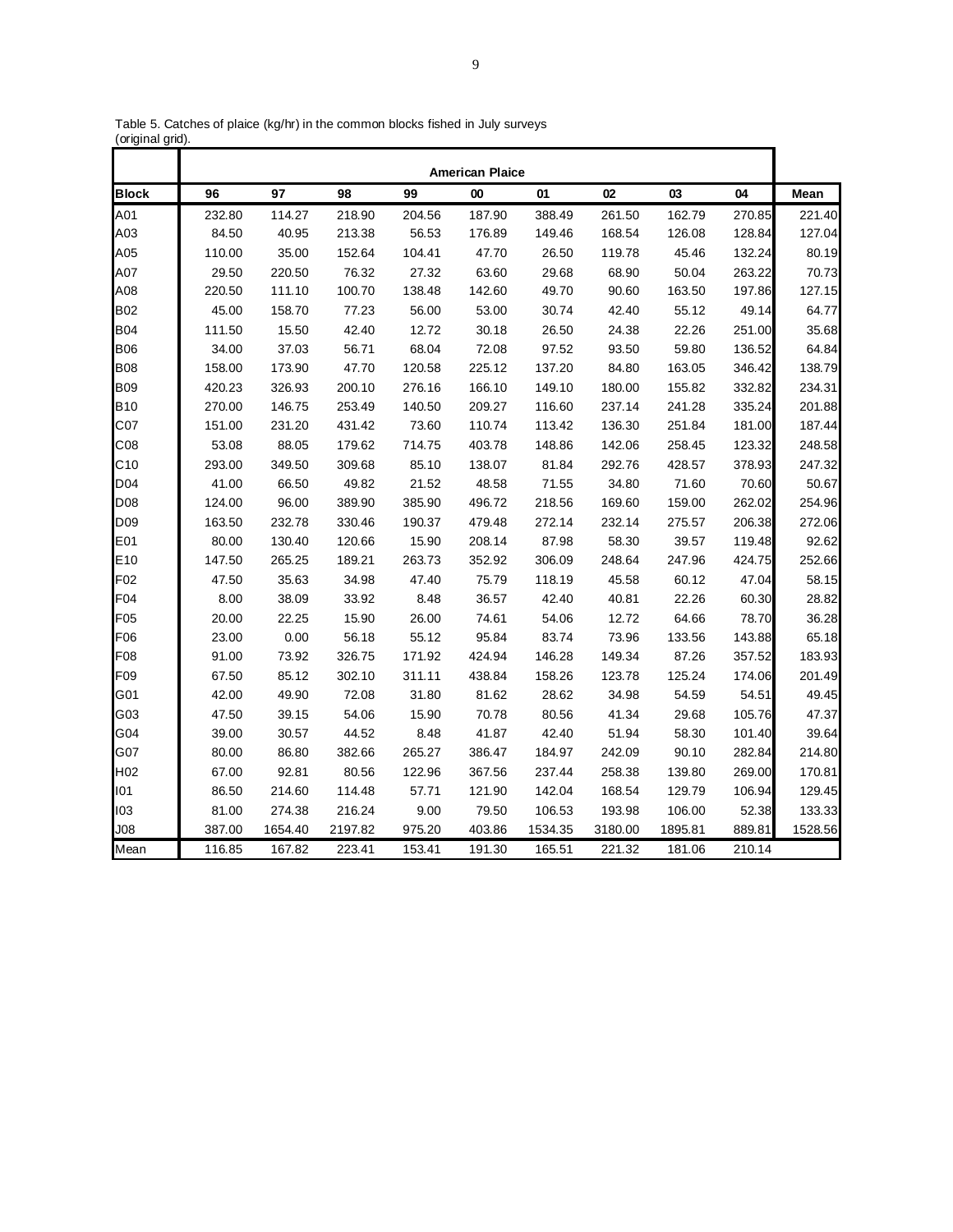|                  |      |      |      | <b>MEAN</b> | <b>Total</b><br><b>Plaice/Total</b> |      |      |      |      |      |       |
|------------------|------|------|------|-------------|-------------------------------------|------|------|------|------|------|-------|
| <b>Block</b>     | 96   | 97   | 98   | 99          | 00                                  | 01   | 02   | 03   | 04   |      | Ytail |
| F04              | 0.01 | 0.05 | 0.02 | 0.02        | 0.02                                | 0.03 | 0.02 | 0.02 | 0.07 | 0.03 | 0.03  |
| F05              | 0.01 | 0.02 | 0.01 | 0.15        | 0.08                                | 0.06 | 0.01 | 0.03 | 0.07 | 0.05 | 0.03  |
| G04              | 0.04 | 0.07 | 0.05 | 0.02        | 0.04                                | 0.05 | 0.05 | 0.05 | 0.08 | 0.05 | 0.05  |
| F06              | 0.02 | 0.00 | 0.04 | 0.05        | 0.06                                | 0.09 | 0.04 | 0.05 | 0.19 | 0.06 | 0.06  |
| F02              | 0.05 | 0.05 | 0.04 | 0.07        | 0.12                                | 0.09 | 0.06 | 0.04 | 0.06 | 0.07 | 0.06  |
| D <sub>04</sub>  | 0.06 | 0.12 | 0.08 | 0.05        | 0.08                                | 0.05 | 0.04 | 0.09 | 0.11 | 0.08 | 0.07  |
| E01              | 0.11 | 0.04 | 0.05 | 0.02        | 0.24                                | 0.12 | 0.09 | 0.04 | 0.10 | 0.09 | 0.07  |
| <b>B06</b>       | 0.04 | 0.06 | 0.09 | 0.10        | 0.15                                | 0.09 | 0.07 | 0.06 | 0.07 | 0.08 | 0.08  |
| G03              | 0.14 | 0.08 | 0.05 | 0.02        | 0.11                                | 0.11 | 0.09 | 0.05 | 0.08 | 0.08 | 0.08  |
| G01              | 0.06 | 0.09 | 0.24 | 0.11        | 0.18                                | 0.08 | 0.08 | 0.10 | 0.07 | 0.11 | 0.10  |
| A07              | 0.05 | 0.26 | 0.13 | 0.05        | 0.15                                | 0.04 | 0.08 | 0.04 | 0.21 | 0.11 | 0.11  |
| A03              | 0.08 | 0.06 | 0.26 | 0.11        | 0.05                                | 0.19 | 0.24 | 0.21 | 0.24 | 0.16 | 0.13  |
| A05              | 0.08 | 0.21 | 0.36 | 0.14        | 0.12                                | 0.07 | 0.13 | 0.10 | 0.13 | 0.15 | 0.13  |
| <b>B04</b>       | 0.23 | 0.17 | 0.19 | 0.07        | 0.08                                | 0.09 | 0.04 | 0.04 | 0.25 | 0.13 | 0.14  |
| F08              | 0.05 | 0.12 | 0.22 | 0.21        | 0.30                                | 0.14 | 0.09 | 0.08 | 0.15 | 0.15 | 0.15  |
| A01              | 0.18 | 0.11 | 0.10 | 0.14        | 0.17                                | 0.20 | 0.28 | 0.13 | 0.30 | 0.18 | 0.17  |
| H <sub>02</sub>  | 0.11 | 0.09 | 0.07 | 0.14        | 0.26                                | 0.25 | 0.34 | 0.13 | 0.27 | 0.19 | 0.19  |
| CO <sub>7</sub>  | 0.29 | 0.19 | 0.18 | 0.10        | 0.12                                | 0.18 | 0.21 | 0.20 | 0.33 | 0.20 | 0.19  |
| 103              | 0.18 | 0.32 | 0.38 | 0.06        | 0.09                                | 0.21 | 0.23 | 0.14 | 0.07 | 0.19 | 0.19  |
| <b>B02</b>       | 0.14 | 0.33 | 0.20 | 0.45        | 0.32                                | 0.19 | 0.14 | 0.26 | 0.12 | 0.24 | 0.22  |
| F <sub>09</sub>  | 0.08 | 0.24 | 0.43 | 0.34        | 0.40                                | 0.23 | 0.14 | 0.11 | 0.16 | 0.24 | 0.23  |
| 101              | 0.31 | 0.44 | 0.14 | 0.07        | 0.25                                | 0.36 | 0.33 | 0.27 | 0.17 | 0.26 | 0.23  |
| <b>B08</b>       | 0.25 | 0.20 | 0.09 | 0.19        | 0.66                                | 0.24 | 0.11 | 0.22 | 0.38 | 0.26 | 0.25  |
| A08              | 0.68 | 0.17 | 0.37 | 0.25        | 0.47                                | 0.08 | 0.13 | 0.26 | 0.49 | 0.32 | 0.27  |
| E10              | 0.26 | 0.55 | 0.27 | 0.42        | 0.44                                | 0.28 | 0.23 | 0.19 | 0.22 | 0.32 | 0.29  |
| D <sub>09</sub>  | 0.24 | 0.45 | 0.37 | 0.28        | 0.50                                | 0.20 | 0.20 | 0.24 | 0.23 | 0.30 | 0.29  |
| G07              | 0.11 | 0.12 | 0.37 | 0.45        | 1.57                                | 0.28 | 0.27 | 0.10 | 0.30 | 0.40 | 0.30  |
| D <sub>0</sub> 8 | 0.26 | 0.20 | 0.56 | 0.51        | 0.85                                | 0.20 | 0.19 | 0.11 | 0.24 | 0.35 | 0.31  |
| C10              | 0.20 | 0.34 | 0.61 | 0.16        | 0.19                                | 0.15 | 0.58 | 0.40 | 0.40 | 0.34 | 0.32  |
| CO8              | 0.46 | 0.12 | 0.54 | 0.50        | 2.31                                | 0.44 | 0.39 | 0.21 | 0.09 | 0.56 | 0.34  |
| <b>B09</b>       | 1.65 | 0.56 | 7.70 | 2.73        | 0.34                                | 0.49 | 1.28 | 0.47 | 1.33 | 1.84 | 0.89  |
| <b>B10</b>       | 1.84 | 8.39 |      | 17.56       | 3.38                                | 3.38 | 3.76 | 1.01 | 7.80 | 5.89 | 3.17  |
| J <sub>08</sub>  | 0.76 | 3.76 | 4.60 | 4.97        | 1.36                                | 3.16 | 7.19 | 3.22 | 2.03 | 3.45 | 3.39  |

Table 6. Ratio of American plaice to yellowtail flounder catch from common blocks fished in July surveys (original grid).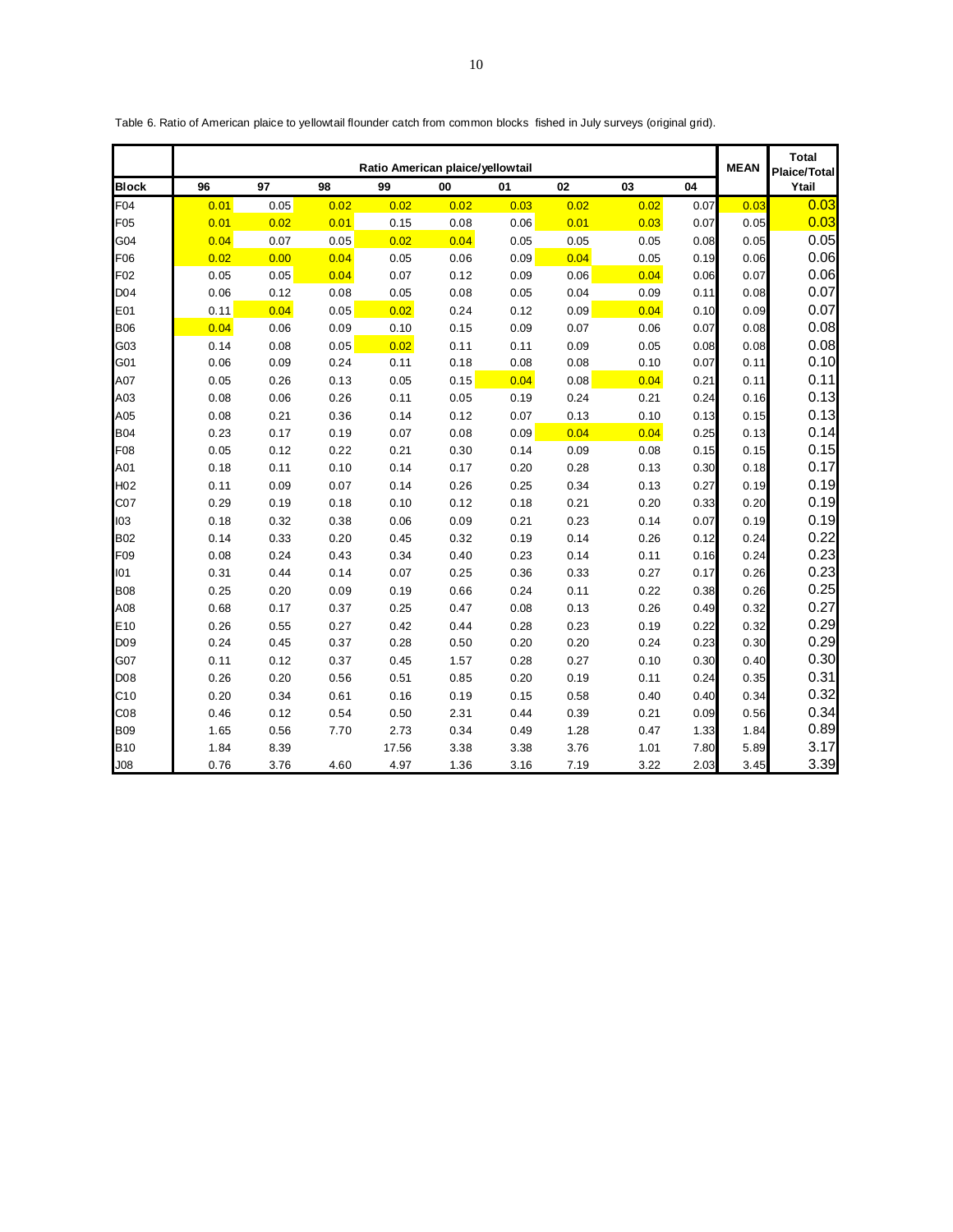|                   |       | Percentage of Yellowtail |             |              |  |  |  |  |  |
|-------------------|-------|--------------------------|-------------|--------------|--|--|--|--|--|
| Trip              | Trip# | $<$ 26 $cm$              | $<$ 30 $cm$ | $>=$ 40 $cm$ |  |  |  |  |  |
| Jul96             | 1     | 1.90                     | 6.31        | 26.41        |  |  |  |  |  |
| Mar97             | 2     | 1.62                     | 6.72        | 21.05        |  |  |  |  |  |
| May/Jun97         | 3     | 1.11                     | 5.80        | 26.88        |  |  |  |  |  |
| Jul97             | 4     | 1.19                     | 7.70        | 24.81        |  |  |  |  |  |
| Nov97             | 5     | 0.16                     | 2.73        | 31.49        |  |  |  |  |  |
| Mar <sub>98</sub> | 6     | 1.56                     | 8.97        | 25.36        |  |  |  |  |  |
| May/Jun98         | 7     | 0.88                     | 6.05        | 24.81        |  |  |  |  |  |
| Jul98             | 8     | 1.74                     | 10.28       | 21.61        |  |  |  |  |  |
| Nov98             | 9     | 0.79                     | 5.81        | 24.56        |  |  |  |  |  |
| Mar99             | 10    | 0.55                     | 6.63        | 22.37        |  |  |  |  |  |
| May/Jun99         | 12    | 0.62                     | 5.99        | 24.90        |  |  |  |  |  |
| Jul99             | 13    | 0.34                     | 3.67        | 28.41        |  |  |  |  |  |
| Jul00             | 14    | 0.64                     | 4.45        | 21.88        |  |  |  |  |  |
| Aug00*            | 15    | 0.15                     | 2.65        | 18.12        |  |  |  |  |  |
| Jul01             | 16    | 0.63                     | 4.84        | 20.05        |  |  |  |  |  |
| Aug01 *           | 17    | 0.15                     | 2.72        | 18.01        |  |  |  |  |  |
| Jul02             | 21    | 0.80                     | 5.76        | 16.64        |  |  |  |  |  |
| Aug02*            | 22    | 0.18                     | 2.96        | 17.92        |  |  |  |  |  |
| Jul03             | 23    | 0.58                     | 4.64        | 16.95        |  |  |  |  |  |
| Aug03*            | 24    | 0.19                     | 2.80        | 17.01        |  |  |  |  |  |
| Jul04             | 23    | 0.75                     | 2.40        | 14.99        |  |  |  |  |  |
| Aug04*            | 24    | 0.15                     | 1.13        | 16.07        |  |  |  |  |  |

Table 7. Length compostion of Yellowtail flounder (sexes combined). Asterisk indicates expanded grid area.

Table 8. Numbers and weights (kg) of yellowtail caught in original grid area during DFO stratified random surveys in Div. 3LNO.

| Yr/season | Yellowtail in      |        | Yellowtail in survey |        | Pct of total catch |       |
|-----------|--------------------|--------|----------------------|--------|--------------------|-------|
|           | original grid area |        |                      |        | in original grid   |       |
|           | <b>Numbers</b>     | Weight | <b>Numbers</b>       | Weight | $%$ nos            | %wt   |
| 95F       | 19842              | 4528   | 22276                | 4997   | 89.1%              | 90.6% |
| 96S       | 14695              | 3878   | 16937                | 4619   | 86.8%              | 84.0% |
| 96F       | 7038               | 1899   | 8640                 | 2141   | 81.5%              | 88.7% |
| 97S       | 12059              | 2807   | 15010                | 3882   | 80.3%              | 72.3% |
| 97F       | 10640              | 2928   | 17349                | 5037   | 61.3%              | 58.1% |
| 98S       | 14617              | 3950   | 20827                | 5734   | 70.2%              | 68.9% |
| 98F       | 8987               | 2507   | 12512                | 3696   | 71.8%              | 67.8% |
| 99S       | 21054              | 4976   | 34082                | 9600   | 61.8%              | 51.8% |
| 99F       | 12778              | 2946   | 18570                | 4978   | 68.8%              | 59.2% |
| 00S       | 14183              | 3924   | 23131                | 7263   | 61.3%              | 54.0% |
| 00F       | 9091               | 2784   | 22438                | 6507   | 40.5%              | 42.8% |
| 01S       | 26003              | 6900   | 32446                | 8939   | 80.1%              | 77.2% |
| 01F       | 15396              | 4365   | 32783                | 9475   | 47.0%              | 46.1% |
| 02S       | 12781              | 3523   | 16444                | 4734   | 77.7%              | 74.4% |
| 02F       | 16487              | 4265   | 23282                | 6757   | 70.8%              | 63.1% |
| 03S       | 23540              | 7106   | 34548                | 10511  | 68.1%              | 67.6% |
| 03F       | 16019              | 4464   | 25191                | 7359   | 63.6%              | 60.7% |
| 04S       | 15252              | 4341   | 23126                | 7354   | 66.0%              | 59.0% |
| 04F       | 16730              | 3880   | 28305                | 7491   | 59.1%              | 51.8% |

Table 9. Numbers and weights (kg) of yellowtail flounder caught in the total (original + expanded) grid area during DFO surveys in Div. 3LNO.

| <b>Yr/Season</b> | Yellowtail in      |        | Yellowtail in survey |        | <b>Pct of total catch</b> |       |
|------------------|--------------------|--------|----------------------|--------|---------------------------|-------|
|                  | expanded grid area |        |                      |        | in expanded grid          |       |
|                  | <b>Numbers</b>     | Weight | <b>Numbers</b>       | Weight | $%$ nos                   | % wt  |
| 00S              | 20798              | 6453   | 23131                | 7263   | 89.9%                     | 88.8% |
| 00F              | 12574              | 3759   | 22438                | 6507   | 56.0%                     | 57.8% |
| 01S              | 29295              | 8000   | 32446                | 8939   | 90.3%                     | 89.5% |
| 01F              | 21456              | 6338   | 32783                | 9475   | 65.4%                     | 66.9% |
| 02S              | 13153              | 3613   | 16444                | 4734   | 80.0%                     | 76.3% |
| 02F              | 19208              | 5198   | 23282                | 6757   | 82.5%                     | 76.9% |
| 03S              | 27412              | 8473   | 34548                | 10511  | 79.3%                     | 80.6% |
| 03F              | 20457              | 5813   | 25191                | 7359   | 81.2%                     | 79.0% |
| 04S              | 17144              | 5057   | 23126                | 7354   | 74.1%                     | 68.8% |
| 04F              | 19265              | 4722   | 28305                | 7491   | 68.1%                     | 63.0% |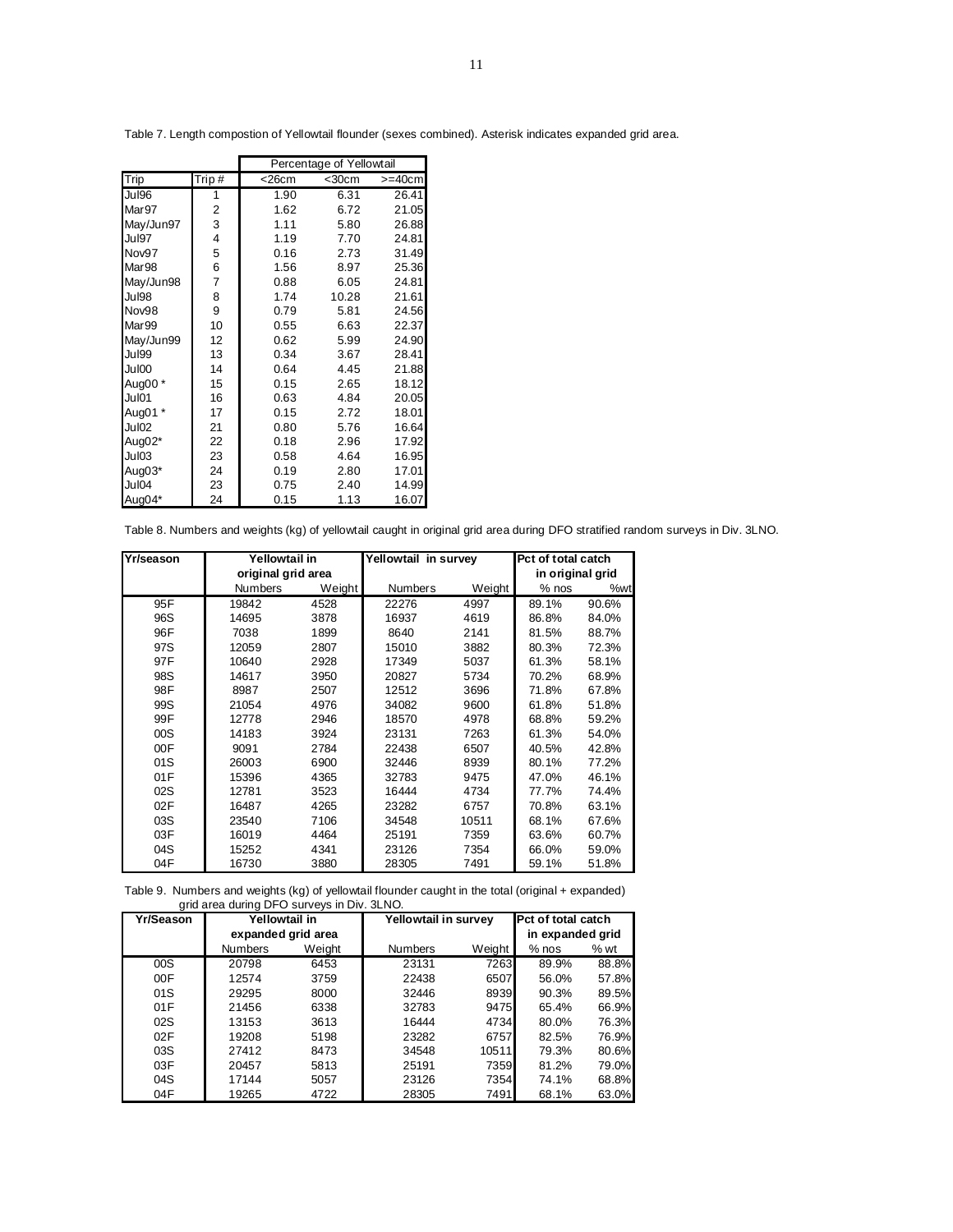

Figure 1. Location of grid used in cooperative surveys directed at yellowtail flounder. Original grid bolded with 5x5 blocks per quadrant. Expanded grid surveyed in 2000-2004.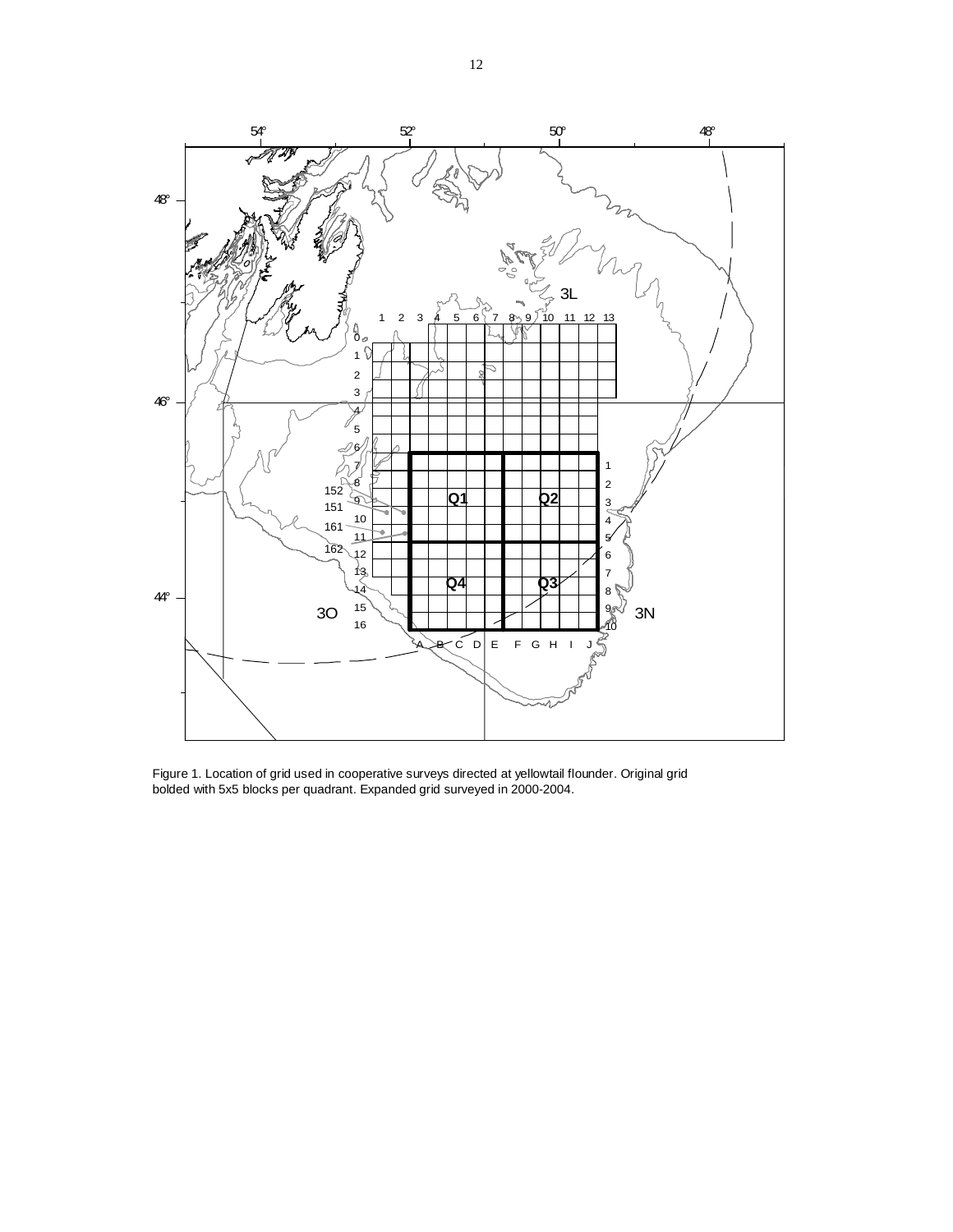

Figure 2. Mean catch (kg/hr) of yellowtail, American plaice, cod and thorny skate caught in original grid surveys from 1996-2004.



Figure 3. Average catches for yellowtail flounder (a) and American plaice (b) for original grid surveys (1996-1999) and July/August surveys combined (2000-2004). Error bars are 2 SE.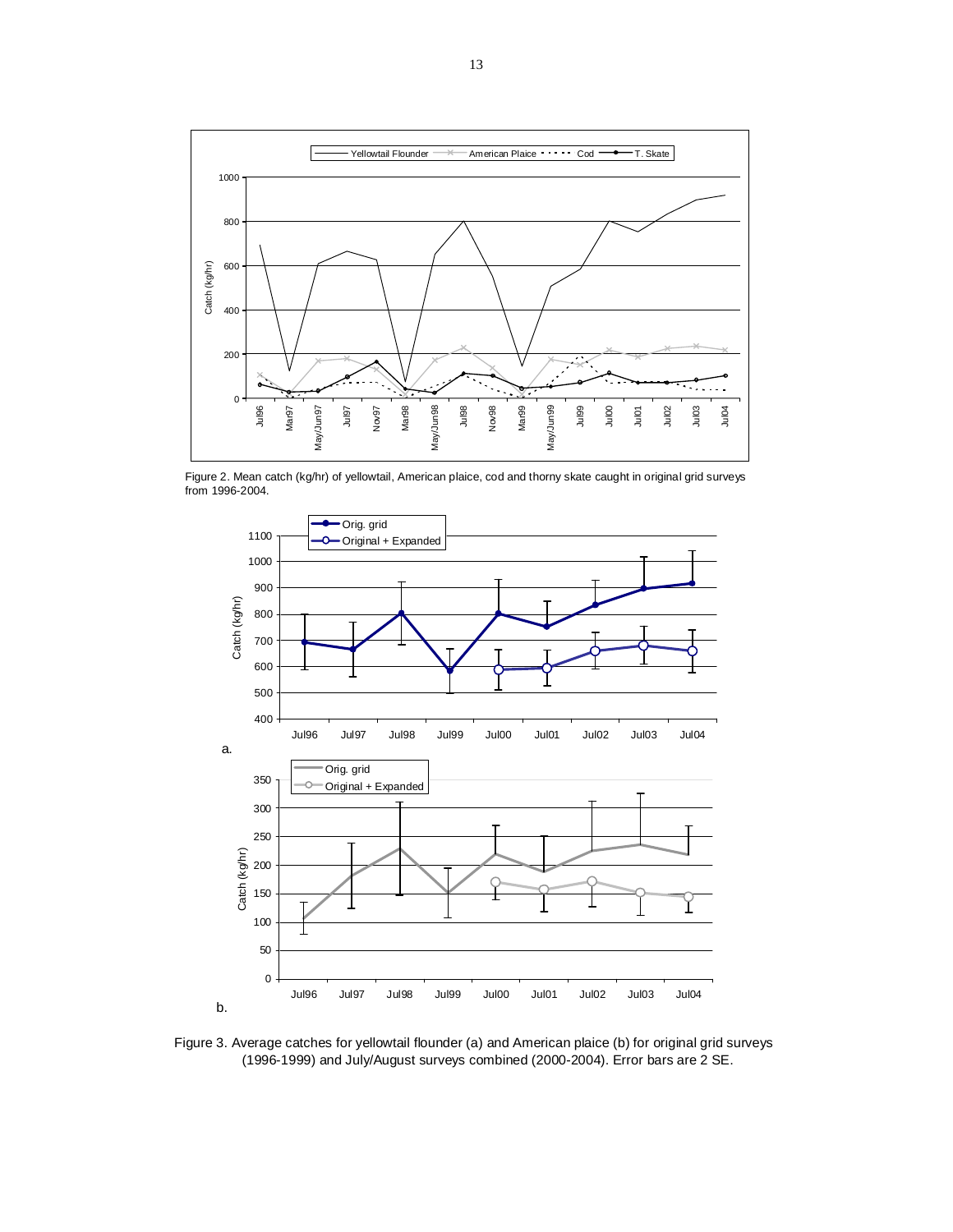

Figure 4. Catch (kg/hr) of yellowtail, American plaice, cod and thorny skate by NAFO Division, caught in cooperative surveys (original grid) from 1996-2004.



Figure 5. Catch (kg/hr) of yellowtail, American plaice, cod and thorny skate caught in surveys covering the expanded grid area.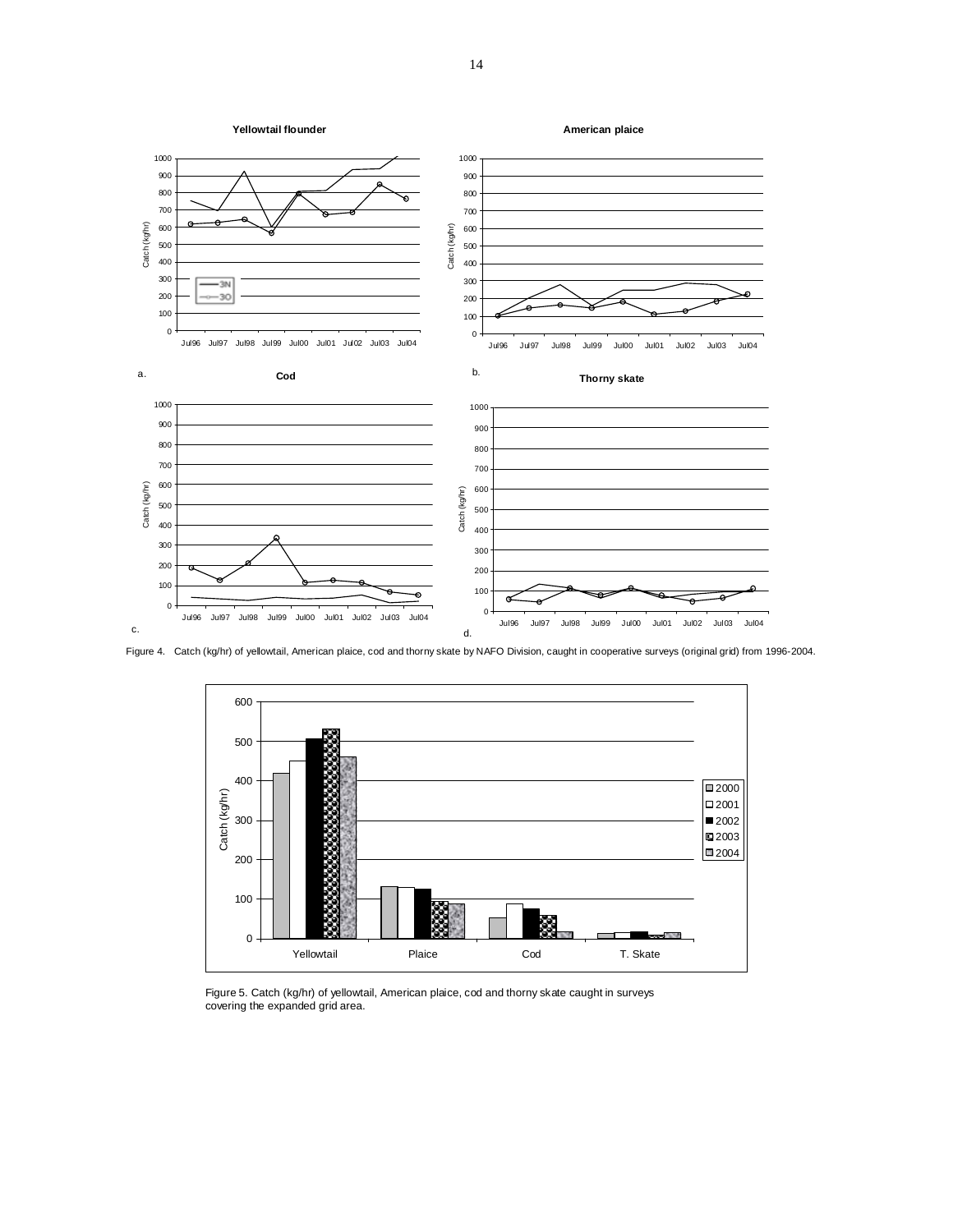

Figure 6. Distribution and catch (kg per standard 3Nm tow) for yellowtail flounder, American plaice, cod and thorny skate from industry surveys of original grid and expanded grid area in 2004.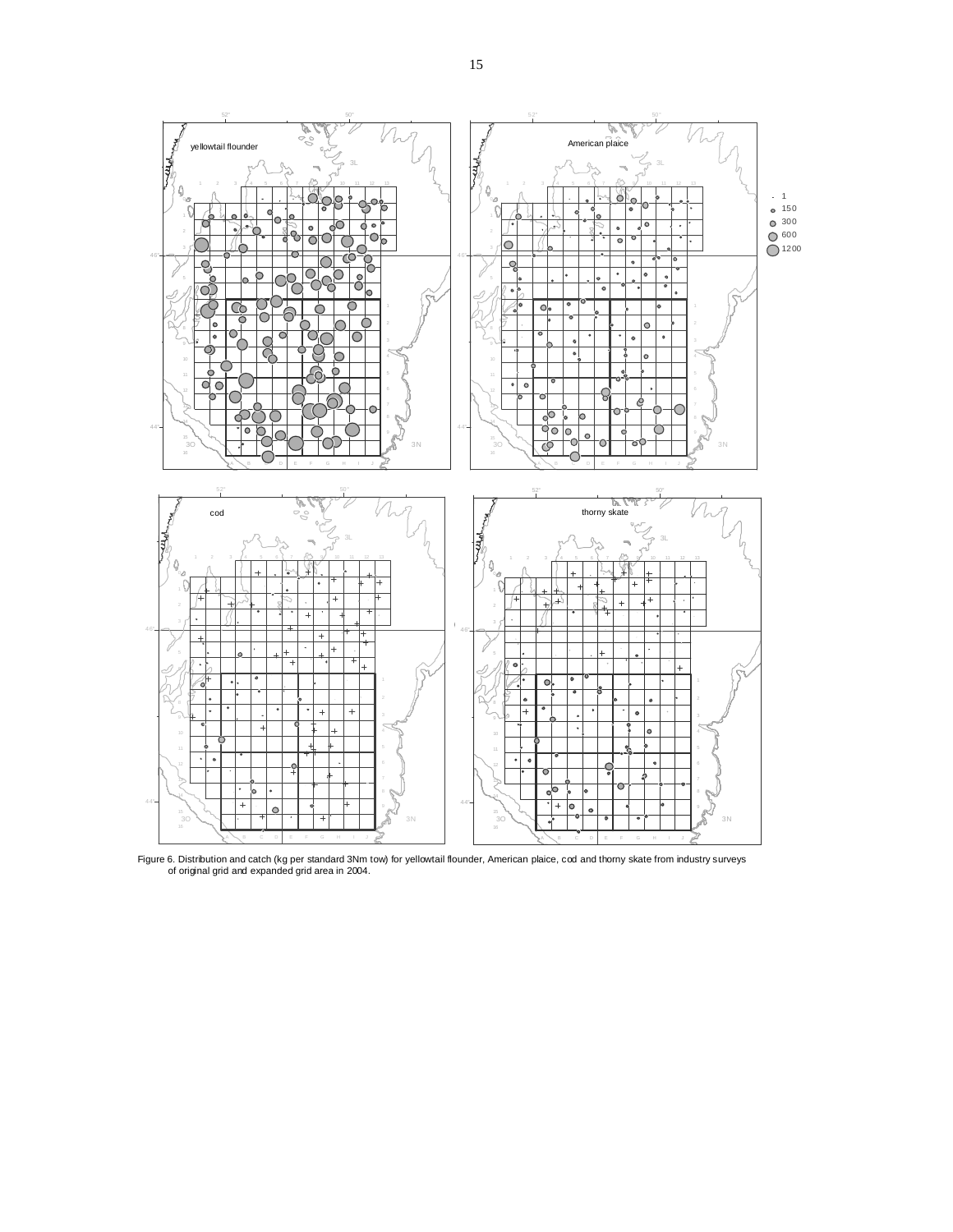

Figure 7. Distribution of yellowtail flounder (kg per standard 3Nm. Tow) from industry grid surveys conducted in NAFO Div. 3LNO in July and August 2002. Symbols are scaled to catch rate, grey indicates catch rate over 700 kg/tow and center dot shows sets with less than 5% bycatch of American plaice.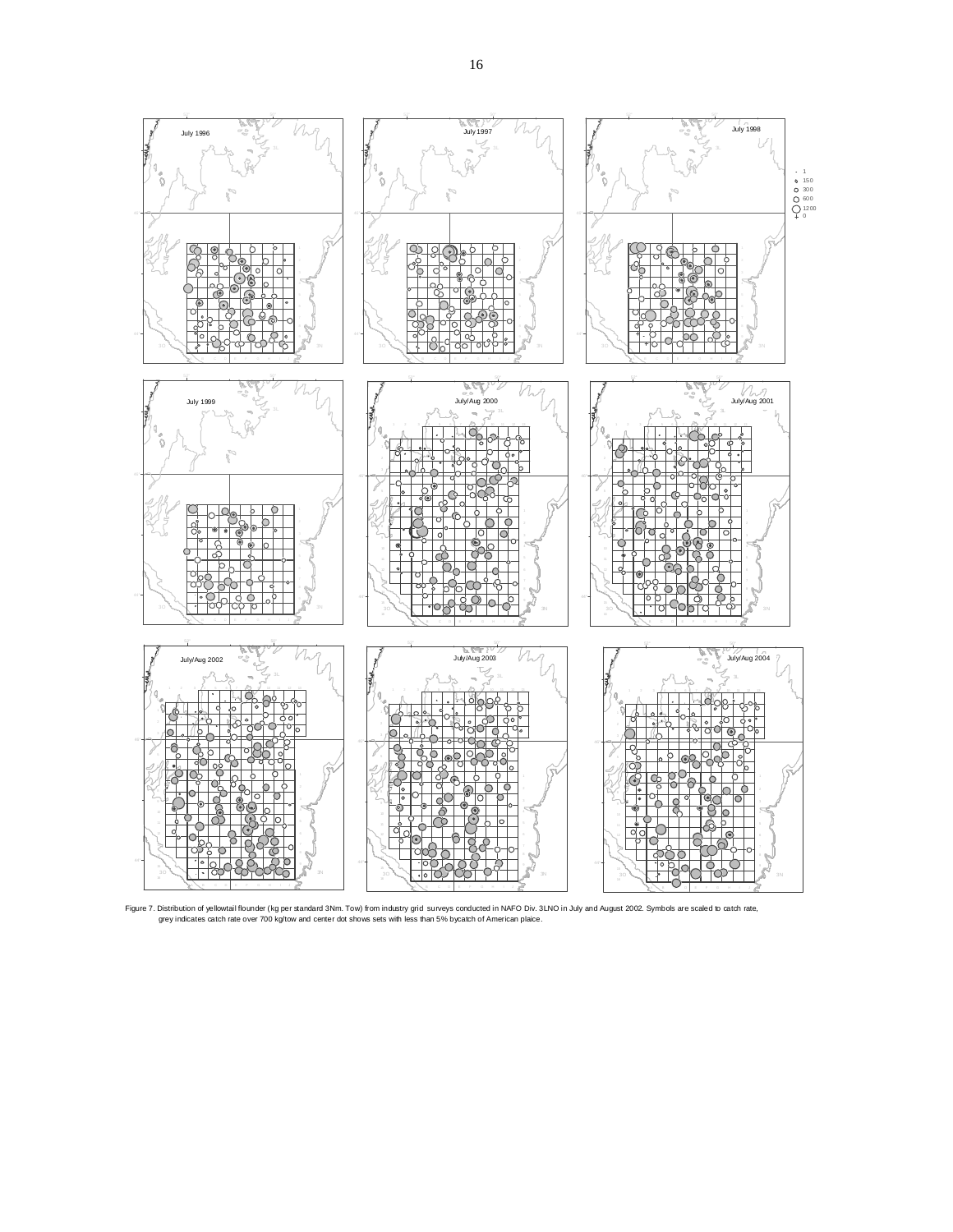

Figure 8. Distribution and catches of American plaice (kg per standard 3Nm tow) from industry surveys of original grid conducted in NAFO Div. 3LNO in July<br>from 1996-1999 and expanded grid area surveyed in July/August from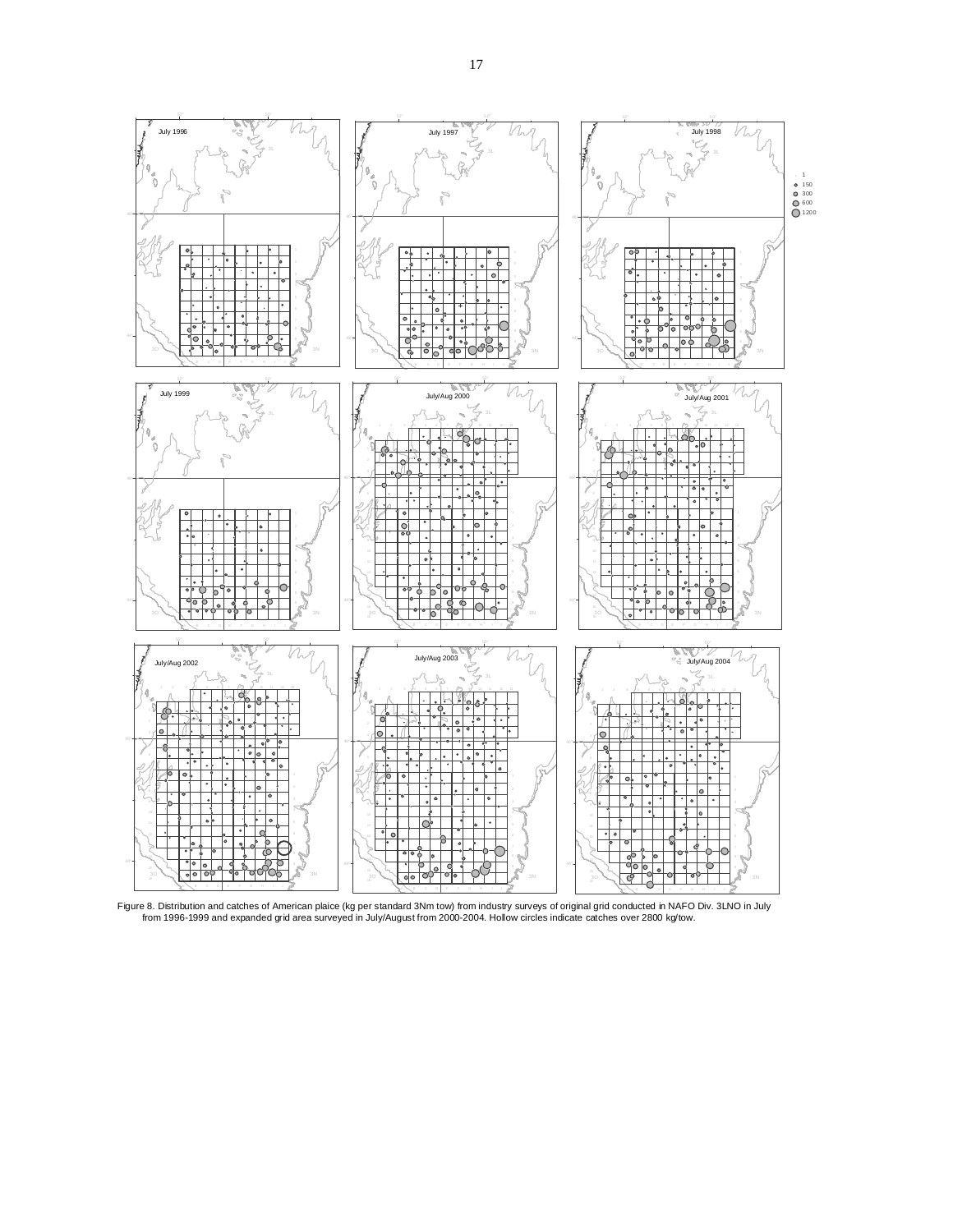

Figure 9. Distribution and catches of cod (kg per standard 3Nm tow) from industry surveys of original grid conducted in NAFO Div. 3LNO in July from 1996-1999 and expanded grid area surveyed in July/August from 2000-2004. Hollow circles indicate catches over 2800 kg/tow.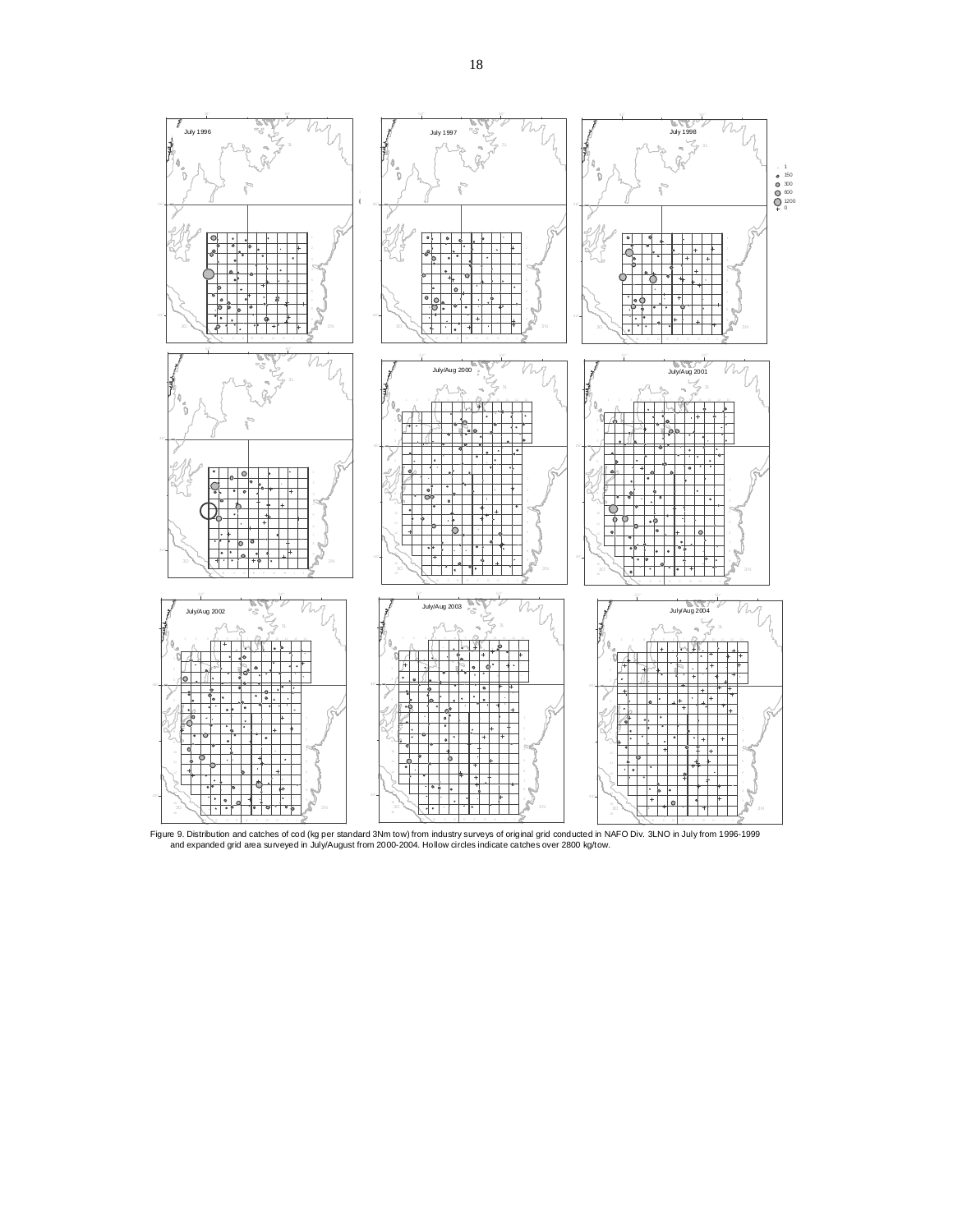

Figure 10. Distribution and catches of thomy skate (kg per standard 3Nm tow) from industry surveys of original grid conducted in NAFO Div. 3LNO in July from 1996-1999 and expanded grid area<br>surveyed in July/August from 200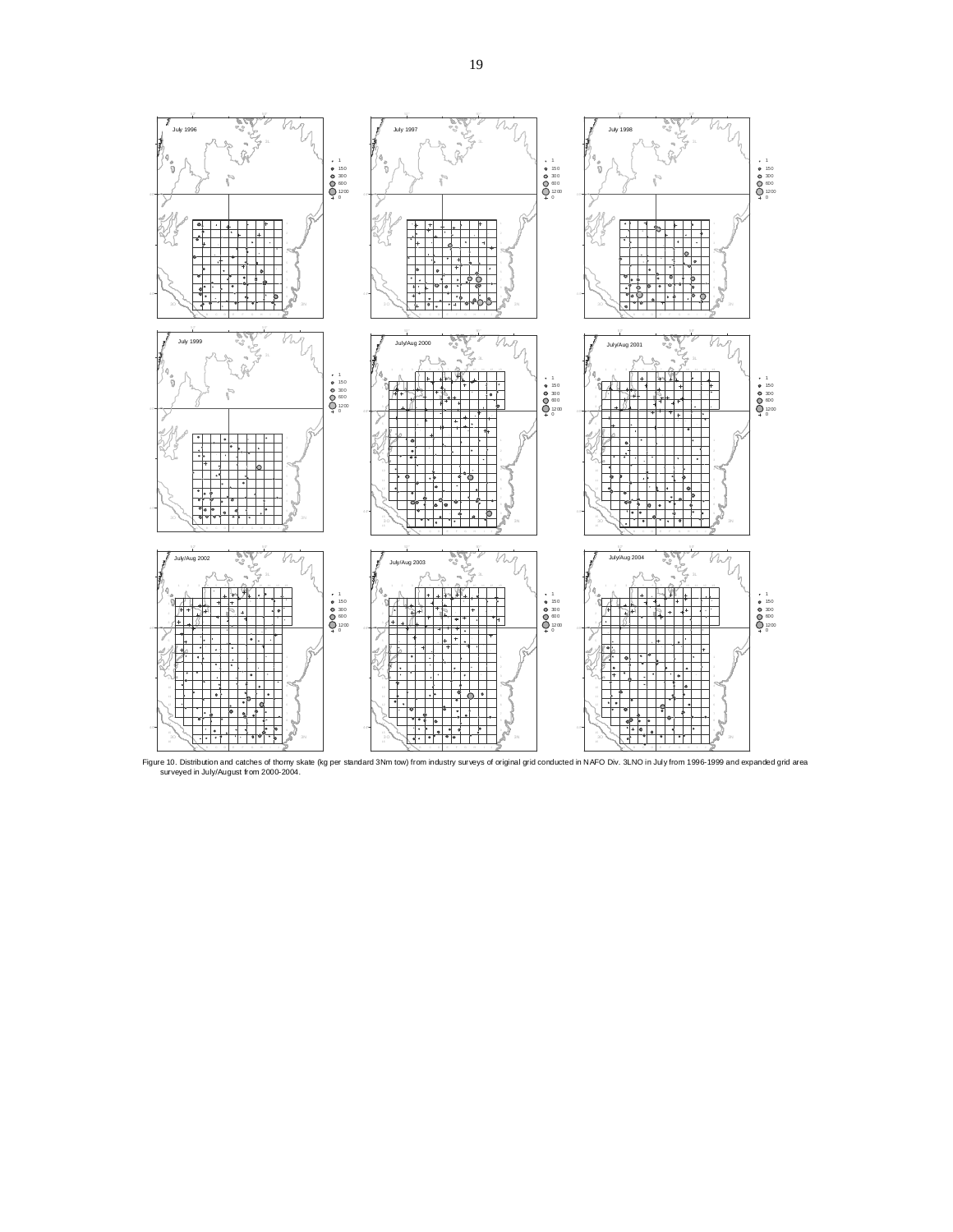

Figure 11. Length compostion of yellowtail flounder caught in the Atlantic Lindey July surveys (original grid) and expanded grid area (Aug plots).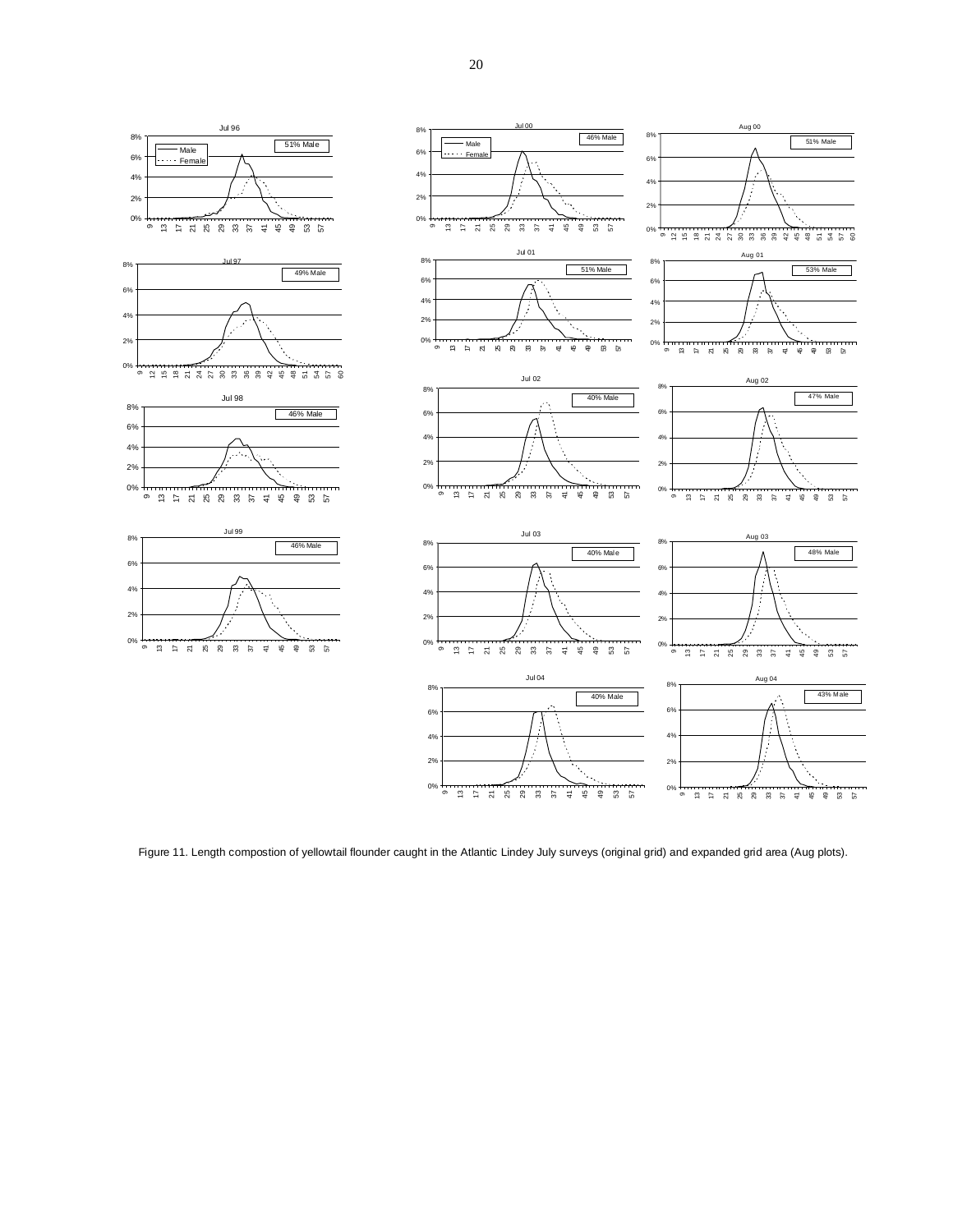

Figure 12. Sex ratio of yellowtail flounder catch for the Atlantic Lindsey surveys.



Figure 13. Distribution of yellowtail flounder catches (number per tow) from stratified random spring and fall surveys conducted in 2003 and 2004<br>with a Campelen 1800 trawl in Div. 3LNO. Grid used in the FPI-DFO surveys is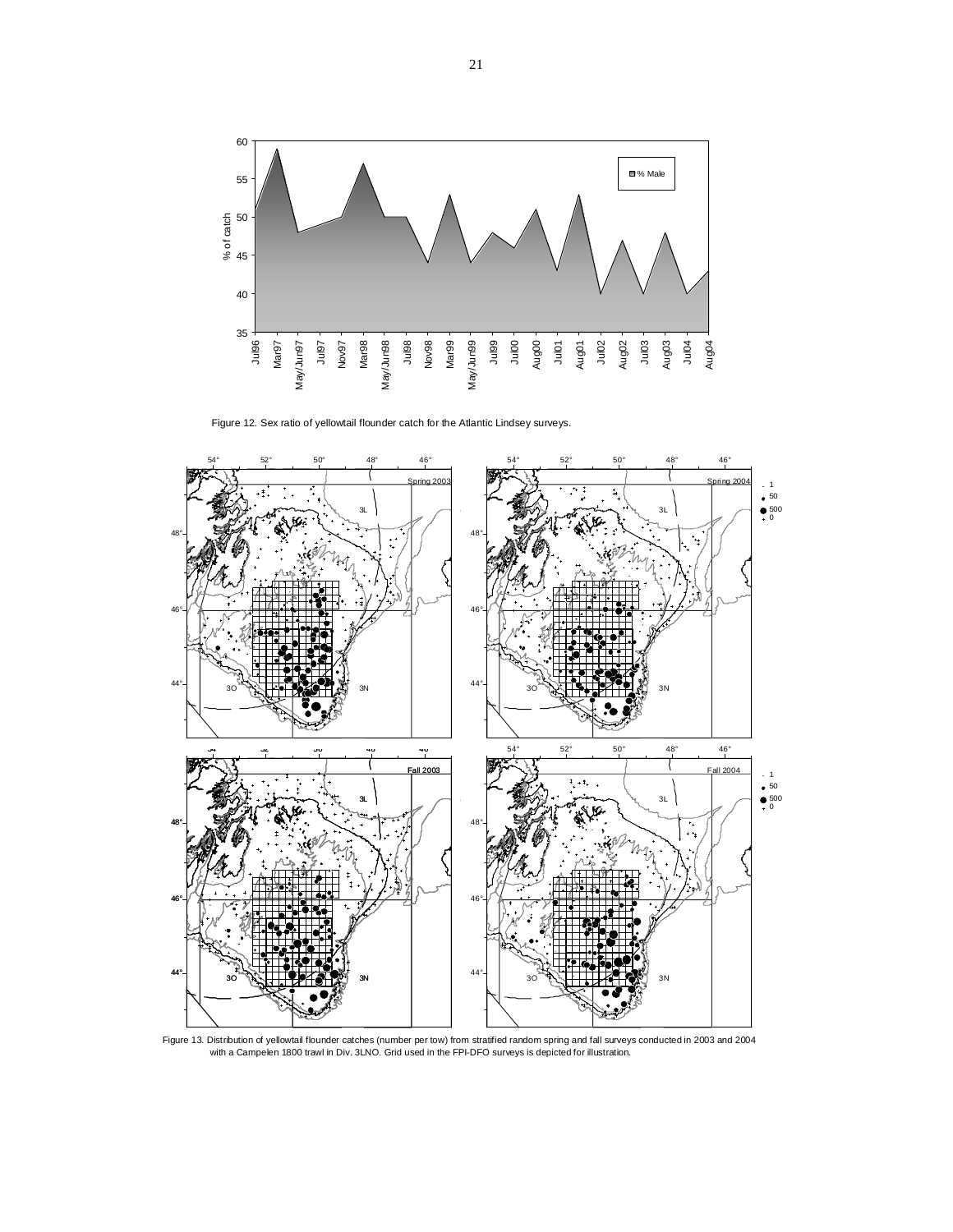

Fig. 14. DFO spring (S) and fall (F) surveys, 1995-2004 - proportion of total yellowtail flounder, by weight, caught within the original grid area (upper panel), and expanded grid (lower panel).